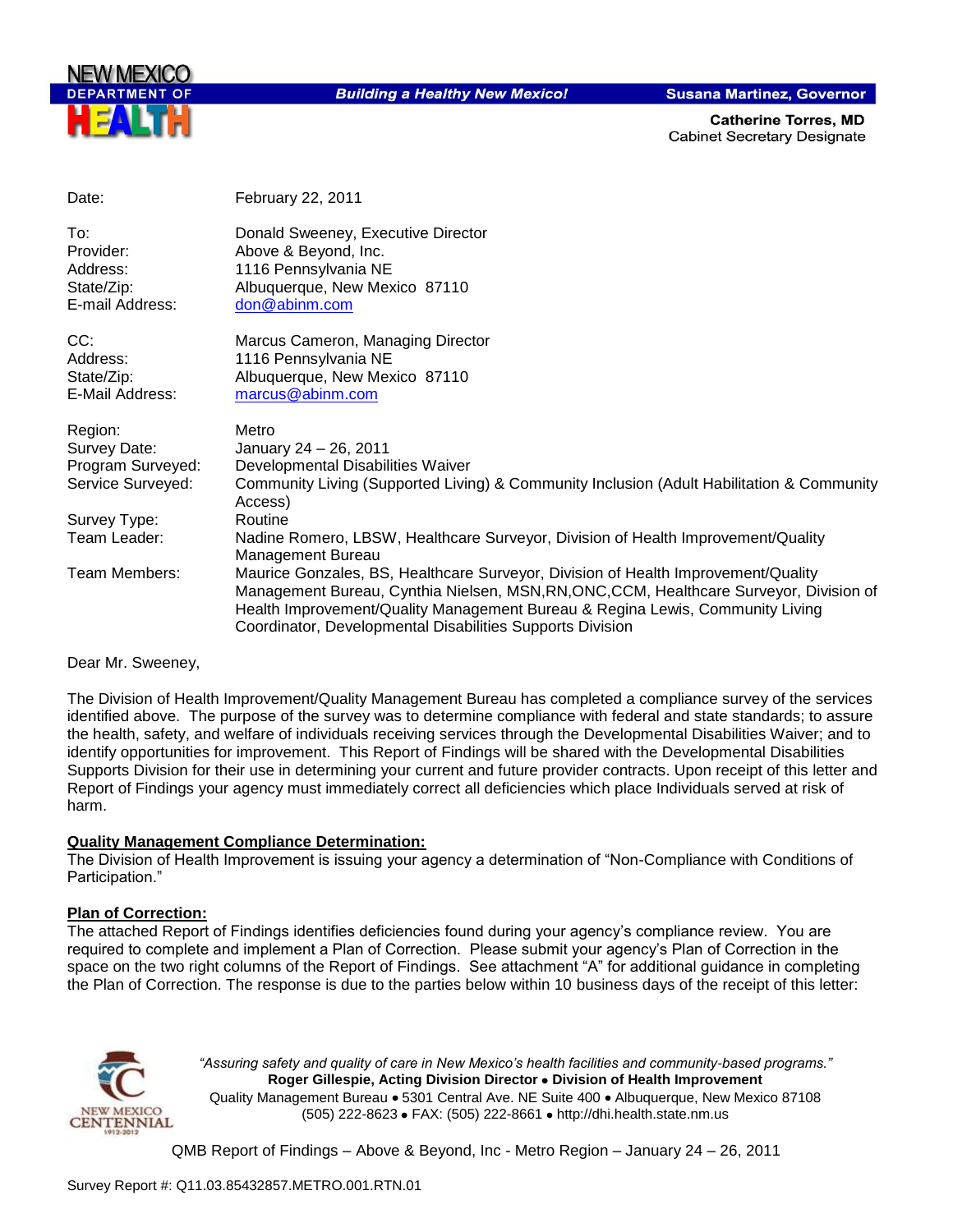#### **1. Quality Management Bureau, Attention: Plan of Correction Coordinator 5301 Central Ave. NE Suite 400 Albuquerque, NM 87108**

### **2. Developmental Disabilities Supports Division Regional Office for region of service surveyed**

Upon notification from QMB that your Plan of Correction has been approved, you must implement all remedies and corrective actions within 45 business days. If your Plan of Correction is denied, you must resubmit a revised plan as soon as possible for approval, as all remedies must still be completed within 45 business days of the receipt of this letter.

Failure to submit, complete or implement your Plan of Correction within the 45 day required time frames may result in the imposition of a \$200 per day Civil Monetary Penalty until it is received, completed and/or implemented.

#### **Request for Informal Reconsideration of Findings (IRF):**

If you disagree with a finding of deficient practice, you have 10 business days upon receipt of this notice to request an IRF. Submit your request for an IRF in writing to:

> QMB Deputy Bureau Chief 5301 Central Ave NE Suite #400 Albuquerque, NM 87108 Attention: IRF request

See Attachment "C" for additional guidance in completing the request for Informal Reconsideration of Findings. The request for an IRF will not delay the implementation of your Plan of Correction which must be completed within 45 business days. Providers may not appeal the nature or interpretation of the standard or regulation, the team composition or sampling methodology. If the IRF approves the modification or removal of a finding, you will be advised of any changes.

Please call the Plan of Correction Coordinator at 505-222-8647 if you have questions about the Report of Findings or Plan of Correction. Thank you for your cooperation and for the work you perform.

Sincerely,

Nadine Romero, LBSW

Nadine Romero, LBSW Team Lead/Healthcare Surveyor Division of Health Improvement Quality Management Bureau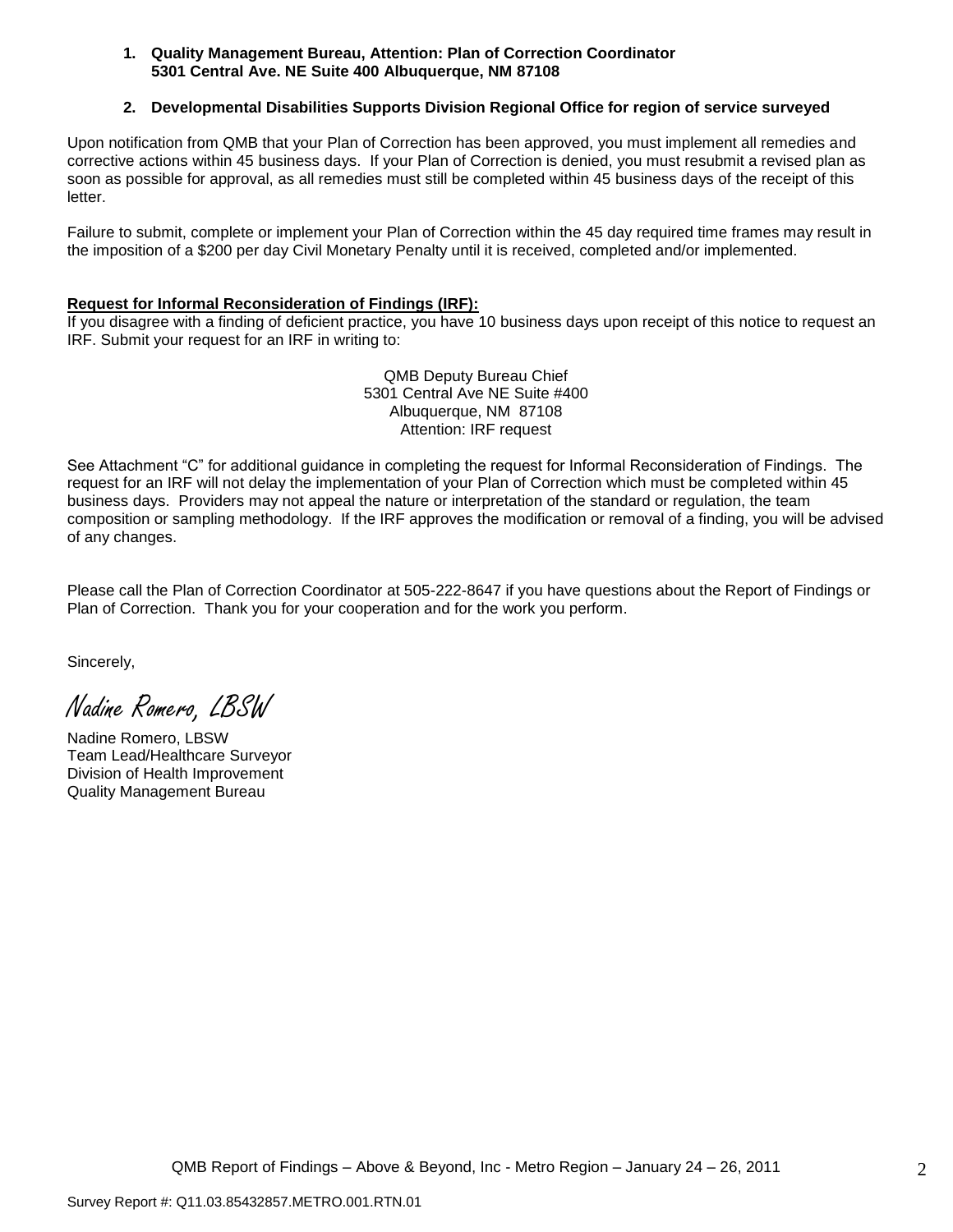# **Survey Process Employed:**

| <b>Entrance Conference Date:</b>            | January 24, 2011                                 |                                                                                                                                                                                                      |
|---------------------------------------------|--------------------------------------------------|------------------------------------------------------------------------------------------------------------------------------------------------------------------------------------------------------|
| Present:                                    | Above & Beyond, Inc.                             | Marcus Cameron, Managing Director<br>Nicole Chavez, Program Director                                                                                                                                 |
|                                             | DOH/DHI/QMB                                      | Nadine Romero, LBSW, Team Lead/Healthcare Surveyor<br>Maurice Gonzales, BS, Healthcare Surveyor<br>Cynthia Nielsen, MSN, RN, ONC, CCM, Healthcare Surveyor                                           |
|                                             |                                                  | <b>DDSD - Metro Regional Office</b><br>Regina Lewis, Community Living Coordinator                                                                                                                    |
| <b>Exit Conference Date:</b>                | January 26, 2011                                 |                                                                                                                                                                                                      |
| Present:                                    | Above & Beyond, Inc.                             | Marcus Cameron, Managing Director<br>Don Sweeney, Executive Director<br>Nicole Chavez, Program Director<br>Anita Vallejos, Director of Quality Assurance<br>Joanne Passeri, Human Resources Director |
|                                             | <b>DOH/DHI/QMB</b>                               | Nadine Romero, LBSW, Team Lead/Healthcare Surveyor<br>Maurice Gonzales, BS, Healthcare Surveyor<br>Cynthia Nielsen, MSN, RN, ONC, CCM, Healthcare Surveyor                                           |
|                                             |                                                  | <b>DDSD - Metro Regional Office</b><br>Regina Lewis, Community Living Coordinator                                                                                                                    |
| <b>Total Homes Visited</b>                  | Number:                                          | 6                                                                                                                                                                                                    |
| <b>Supported Homes Visited</b><br>❖         | Number:                                          | 6                                                                                                                                                                                                    |
| <b>Administrative Locations Visited</b>     | Number:                                          | 1                                                                                                                                                                                                    |
| <b>Total Sample Size</b>                    | Number:                                          | 8<br>0 - Jackson Class Members<br>8 - Non-Jackson Class Members<br>7 - Supported Living<br>6 - Adult Habilitation<br>2 - Community Access                                                            |
| <b>Persons Served Interviewed</b>           | Number:                                          | 8                                                                                                                                                                                                    |
| <b>Direct Service Personnel Interviewed</b> | Number:                                          | 9                                                                                                                                                                                                    |
| Records Reviewed (Persons Served)           | Number:                                          | 8                                                                                                                                                                                                    |
| <b>Administrative Files Reviewed</b>        | <b>Billing Records</b><br><b>Personnel Files</b> | <b>Medical Records</b><br>Incident Management Records                                                                                                                                                |

- Training Records
- Agency Policy and Procedure
- Caregiver Criminal History Screening Records  $\bullet$
- Employee Abuse Registry $\bullet$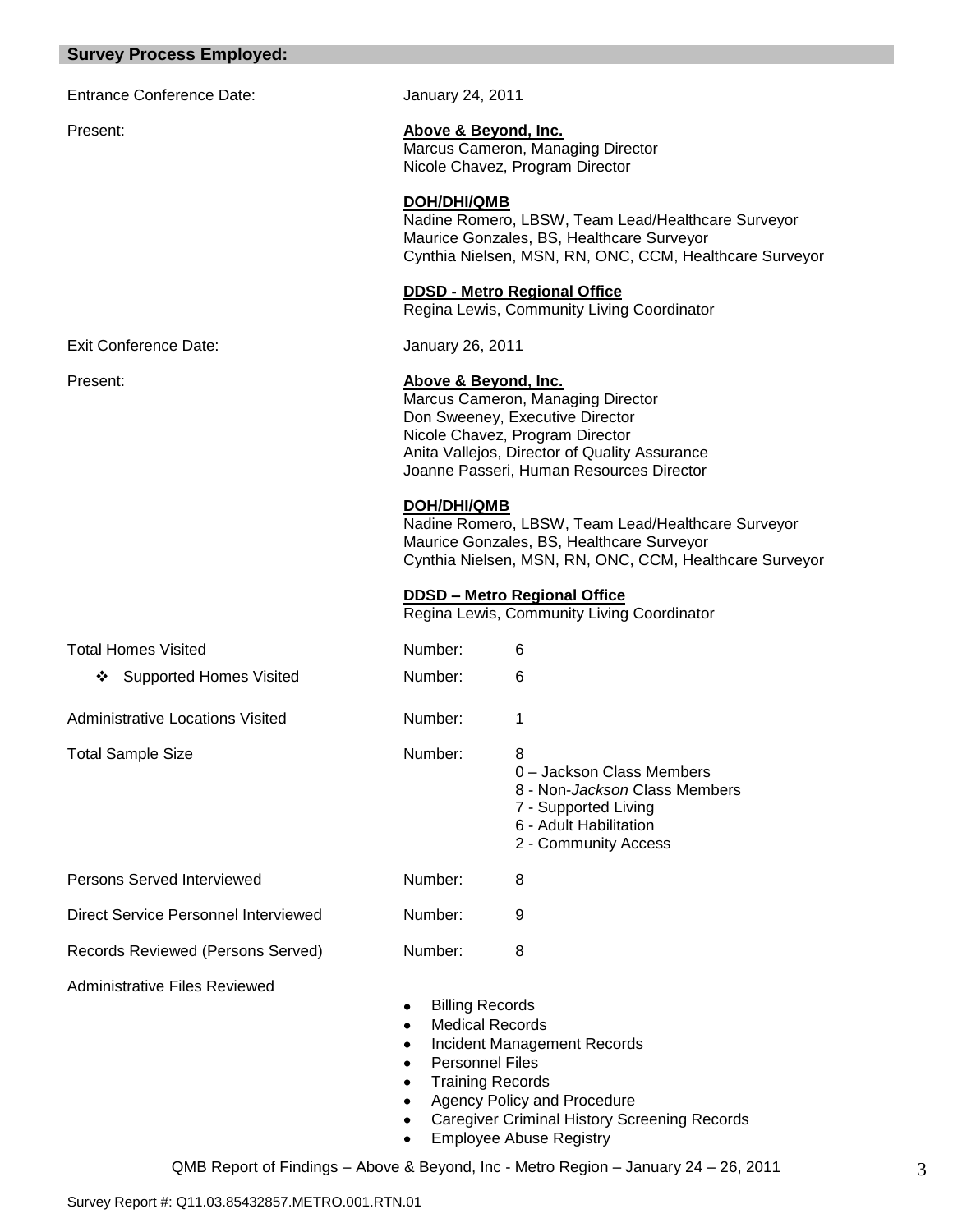- Human Rights Notes and/or Meeting Minutes  $\bullet$
- Evacuation Drills
- Quality Assurance / Improvement Plan  $\bullet$
- CC: Distribution List: DOH Division of Health Improvement
	- DOH Developmental Disabilities Supports Division
	- DOH Office of Internal Audit
	- HSD Medical Assistance Division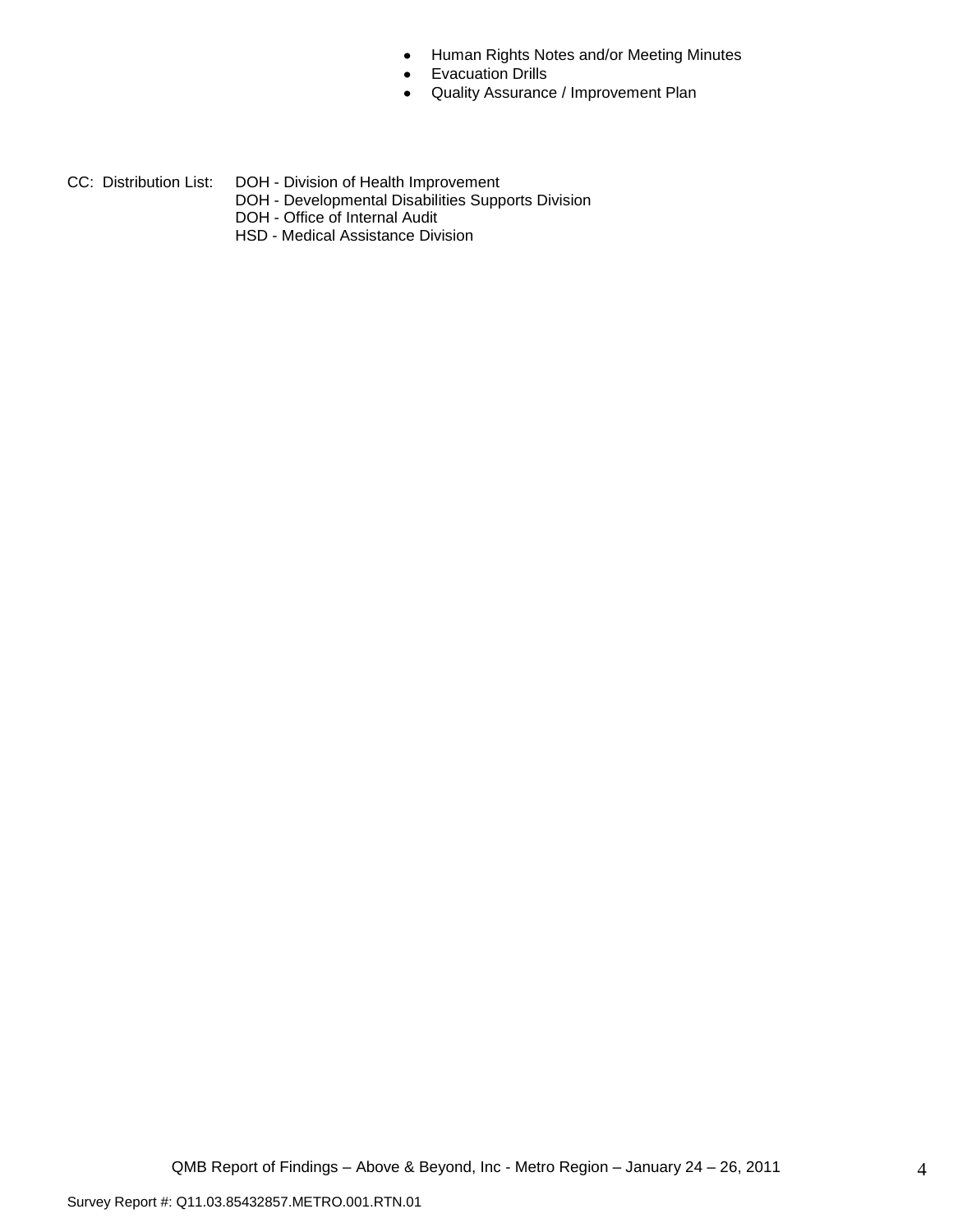### **Attachment A**

# **Provider Instructions for Completing the QMB Plan of Correction (POC) Process**

# *Introduction:*

After a QMB Compliance Review, your QMB Report of Findings will be sent to you via US mail.

Each provider must develop and implement a Plan of Correction (POC) that identifies specific quality assurance and quality improvement activities the agency will implement to correct deficiencies and prevent continued non compliance.

Agencies must submit their Plan of Correction within 10 business days from the date you receive the QMB Report of Findings. (Providers who do not submit a POC within 10 days will be referred to the Internal Review Committee [IRC] for sanctions).

If you have questions about the Plan of Correction process, call the QMB Plan of Correction Coordinator at 505-222-8647 or email at George.Perrault@state.nm.us Requests for technical assistance must be requested through your DDSD Regional Office.

If you wish to dispute a finding on the official Report of Findings, you must file an Informal Reconsideration of Findings (IRF) request within ten (10) days of receiving your report. The POC process cannot resolve disputes regarding findings. Please note that you must still submit a POC for findings that are in question (see Attachment "C").

# *Instructions for Completing Agency POC:*

# *Required Content*

Your Plan of Correction should provide a step-by-step description of the methods to correct each deficient practice to prevent recurrence and information that ensures the regulation cited is in compliance. The remedies noted in your POC are expected to be added to your Agency"s required, annual Quality Assurance Plan. (see page 3, DDW standards, effective; April 1, 2007, Chapter 1, Section I Continuous Quality Management System)

If a deficiency has already been corrected, the plan should state how it was corrected, the completion date (date the correction was accomplished), and how possible recurrence of the deficiency will be prevented.

The Plan of Correction you submit needs to address *each deficiency* in the two right hand columns with:

- 1. How the corrective action will be accomplished for all cited deficiencies in the report of findings;
- 2. How your Agency will identify all other individuals having the potential to be affected by the same deficient practice;
- 3. What measures will be put into place or what systemic changes will be made to ensure that the deficient practice will not reoccur and corrective action is sustained;
- 4. How your Agency plans to monitor corrective actions utilizing its continuous Quality Assurance/Quality Improvement Plan to assure solutions in the plan of correction are achieved and sustained, including (if appropriate):
	- Details about how and when Consumer, Personnel and Residential files are audited by Agency  $\bullet$ personnel to ensure they contain required documents;
	- Information about how Medication Administration Records are reviewed to verify they contain all  $\bullet$ required information before they are distributed, as they are being used, and after they are completed;
	- Your processes for ensuring that all staff are trained in Core Competencies, Incident Reporting, and Individual-Specific service requirements, etc;
	- How accuracy in Billing documentation is assured;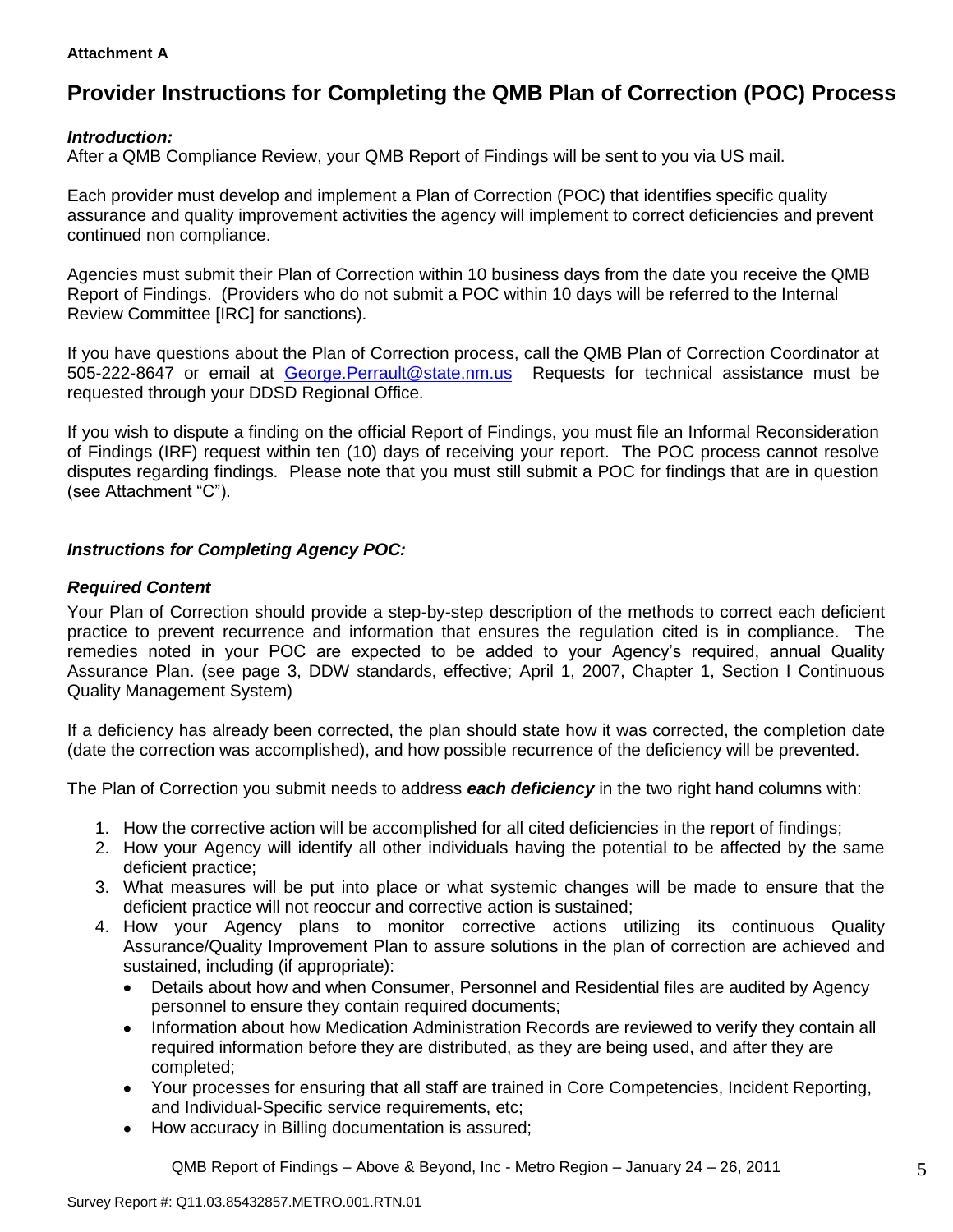- How health, safety is assured;  $\bullet$
- For Case Management Providers, how ISPs are reviewed to verify they meet requirements, how the timeliness of LOC packet submissions and consumer visits are tracked;
- $\bullet$ Your process for gathering, analyzing and responding to Quality data, and
- Details about Quality Targets in various areas, current status, Root Cause Analyses about why Targets were not met, and remedies implemented.
- 5. The individual"s title responsible for the Plan of Correction and completion date.

*Note:* **Instruction or in-service of staff alone may not be a sufficient plan of correction.** This is a good first step toward correction, but additional steps should be taken to ensure the deficiency is corrected and will not recur.

# *Completion Dates*

The plan of correction must include a **completion date** (entered in the far right-hand column). Be sure the date is **realistic** in the amount of time your Agency will need to correct the deficiency; not to exceed 45 days.

Direct care issues should be corrected immediately and monitored appropriately. Some deficiencies may require a staged plan to accomplish total correction. Deficiencies requiring replacement of equipment, etc., may require more time to accomplish correction but should show reasonable time frames.

# *Plan of Correction Submission Requirements*

- 1. Your Plan of Correction must be completed on the official QMB Survey Report of Findings/Plan of Correction Form and received by QMB within ten (10) business days from the date you received the report of findings.
- 2. If you have questions about the POC process, call the POC Coordinator, George Perrault at 505-222- 8647 for assistance.
- 3. For Technical Assistance (TA) in developing or implementing your POC, contact your local DDSD Regional Office.
- 4. Submit your POC to George Perrault, POC Coordinator in any of the following ways:
	- a. Electronically at [George.Perrault@state.nm.us](mailto:George.Perrault@state.nm.us)
	- b. Faxed to 505-222-8661, or
	- c. Mailed to QMB, 5301 Central Avenue SW, Suite 400, Albuquerque, NM 87108
- 5. Do not send supporting documentation to QMB until after your POC has been approved by QMB.
- 6. QMB will notify you when your POC has been "approve" or "denied."
	- a. Whether your POC is "approved," or "denied," you will have a maximum of 45 business days from the date of receipt of your Report of Findings to correct all survey deficiencies.
	- b. If your POC is "Denied" it must be revised and resubmitted as soon as possible, as the 45 business day limit is in effect.
	- c. If your POC is "Denied" a second time your agency may be referred to the Internal Review Committee.
	- d. You will receive written confirmation that your POC has been approved by QMB and a final deadline for completion of your POC.
- 7. Failure to submit your POC within 10 days without prior approval of an extension by QMB will result in a referral to the Internal Review Committee and the possible implementation of monetary penalties and/or sanctions.
- 8. Revisions, Modifications or Extensions to your Plan of Correction (post QMB approval) must be made in writing and submitted to the Plan of Correction Coordinator at QMB, prior to the due date and are approved on a case-by-case basis. No changes may be made to your POC or the timeframes for implementation without written approval of the POC Coordinator.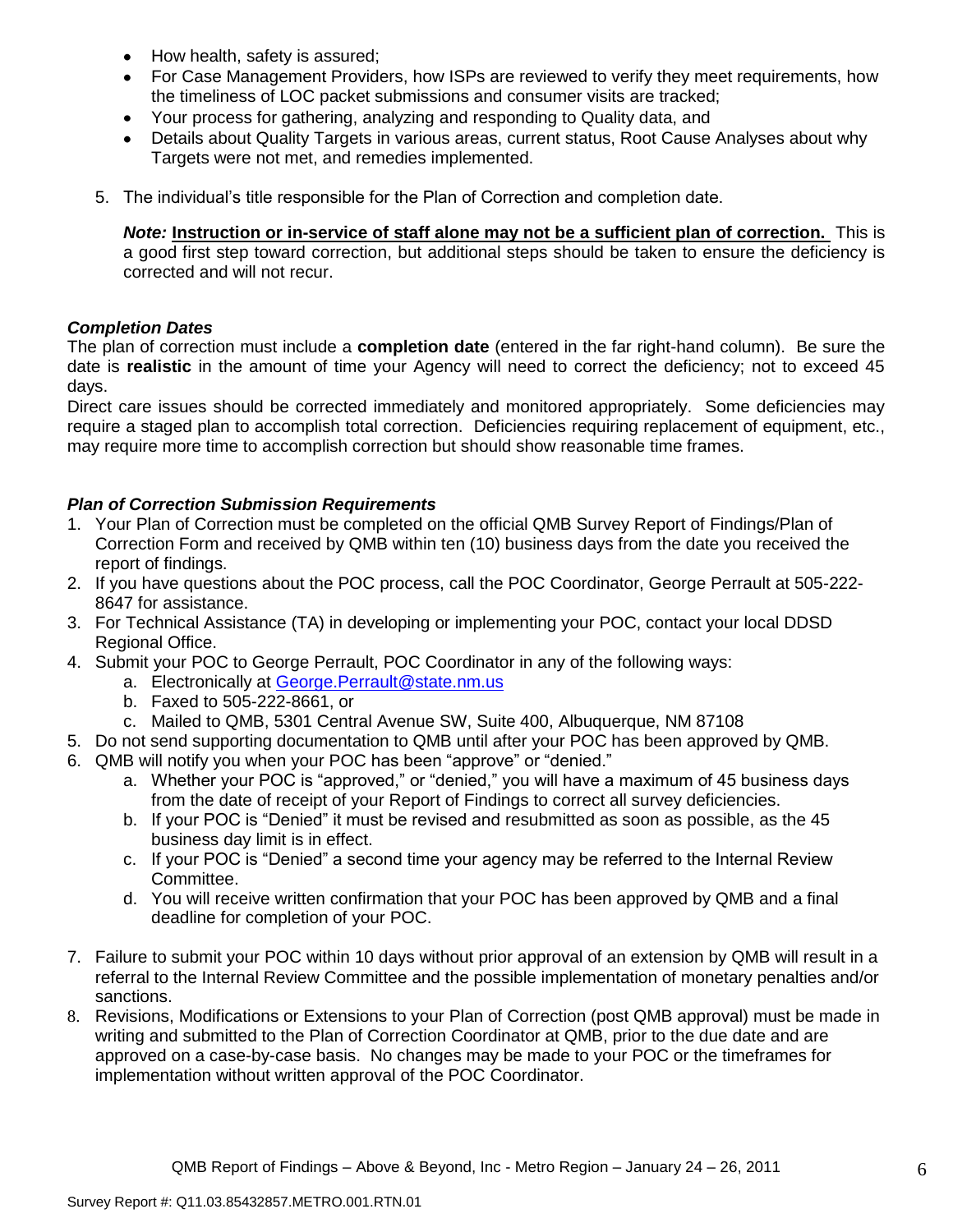# *POC Document Submission Requirements*

Once your POC has been approved by the QMB Plan of Correction Coordinator you must submit copies of documents as evidence that all deficiencies have been corrected, as follows.

- 1. Your internal documents are due within a *maximum* of 45 business days of receipt of your Report of Findings.
- 2. You may submit your documents by postal mail, fax, or electronically on disc or scanned and attached to e-mails.
- 3. All submitted documents *must be annotated*: please be sure the tag numbers and Identification numbers are indicated on each document submitted. Documents which are not annotated with the Tag number and Identification number may not be accepted.
- 4. Do not submit original documents; hard copies or scanned and electronically submitted copies are fine. Originals must be maintained in the agency file(s) per DDSD Standards.
- 5. In lieu of some documents, you may submit copies of file or home audit forms that clearly indicate cited deficiencies have been corrected, other attestations of correction must be approved by the Plan of Correction Coordinator prior to their submission.
- 6. For billing deficiencies, you must submit:
	- a. Evidence of an internal audit of billing documentation for a sample of individuals and timeframes;
	- b. Copies of "void and adjust" forms submitted to correct all over-billed or unjustified units billed identified during your internal audit.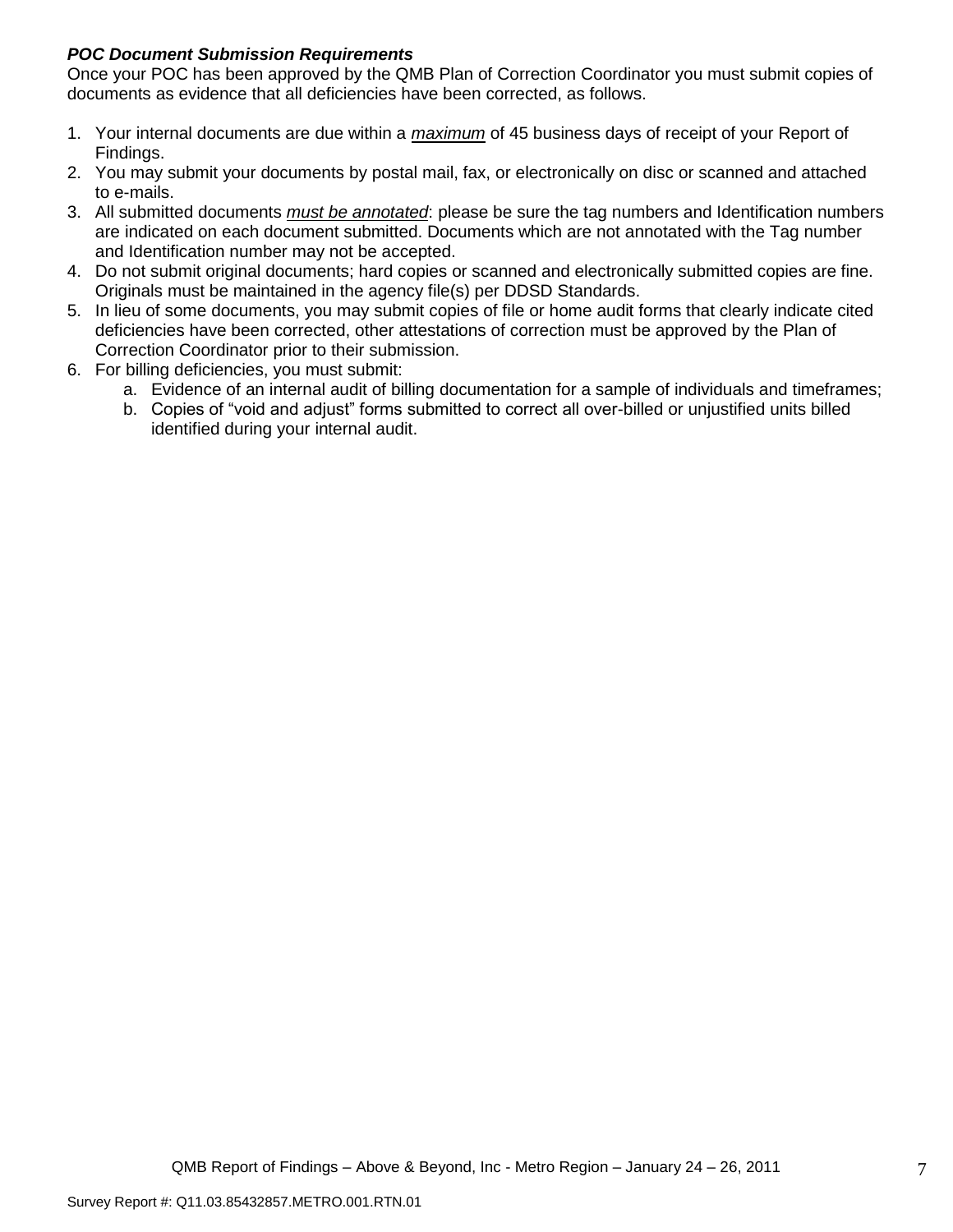# **QMB Scope and Severity Matrix**

Each deficiency in your Report of Findings is scored on a Scope and Severity Scale. The culmination of each deficiency"s Scope and Severity is used to determine degree of compliance to standards and regulations and level of QMB Compliance Determination.

|                 |                                |                                                             |                                  | <b>SCOPE</b>                    |                                             |
|-----------------|--------------------------------|-------------------------------------------------------------|----------------------------------|---------------------------------|---------------------------------------------|
|                 |                                |                                                             | <b>Isolated</b><br>$01\% - 15\%$ | <b>Pattern</b><br>$16\% - 79\%$ | <b>Widespread</b><br>80% - 100%             |
|                 | High Impact                    | Immediate Jeopardy to<br>individual health and or<br>safety | J.                               | Κ.                              | L.                                          |
|                 |                                | <b>Actual harm</b>                                          | G.                               | н.                              | L                                           |
| <b>SEVERITY</b> | <b>Medium</b><br><b>Impact</b> | No Actual Harm<br>Potential for more than                   | D.                               | Е.                              | $F.$ (3 or<br>more)                         |
|                 |                                | minimal harm                                                | $D.$ (2 or<br>less)              |                                 | $F.$ (no<br>conditions of<br>participation) |
|                 | Low<br>Impact                  | No Actual Harm<br>Minimal potential for<br>harm.            | А.                               | В.                              | C.                                          |

# **Scope and Severity Definitions:**

### Isolated:

A deficiency that is limited to 1% to 15% of the sample, usually impacting few individuals in the sample.

• Pattern:

A deficiency that impacts a number or group of individuals from 16% to 79% of the sample is defined as a pattern finding. Pattern findings suggest the need for system wide corrective actions.

Widespread:

A deficiency that impacts most or all (80% to 100%) of the individuals in the sample is defined as widespread or pervasive. Widespread findings suggest the need for system wide corrective actions as well as the need to implement a Continuous Quality Improvement process to improve or build infrastructure. Widespread findings could be referred to the Internal Review Committee for review and possible actions or sanctions.

# **QMB Determinations of Compliance**

"Substantial Compliance with Conditions of Participation"

The QMB determination of "Substantial Compliance with Conditions of Participation" indicates that a provider is in substantial compliance with all "Conditions of Participation" and other standards and regulations. The agency has obtained a level of compliance such that there is a minimal potential for harm to individuals" health and safety. To qualify for a determination of Substantial Compliance with Conditions of Participation, the provider must be in compliance with all Conditions of Participation.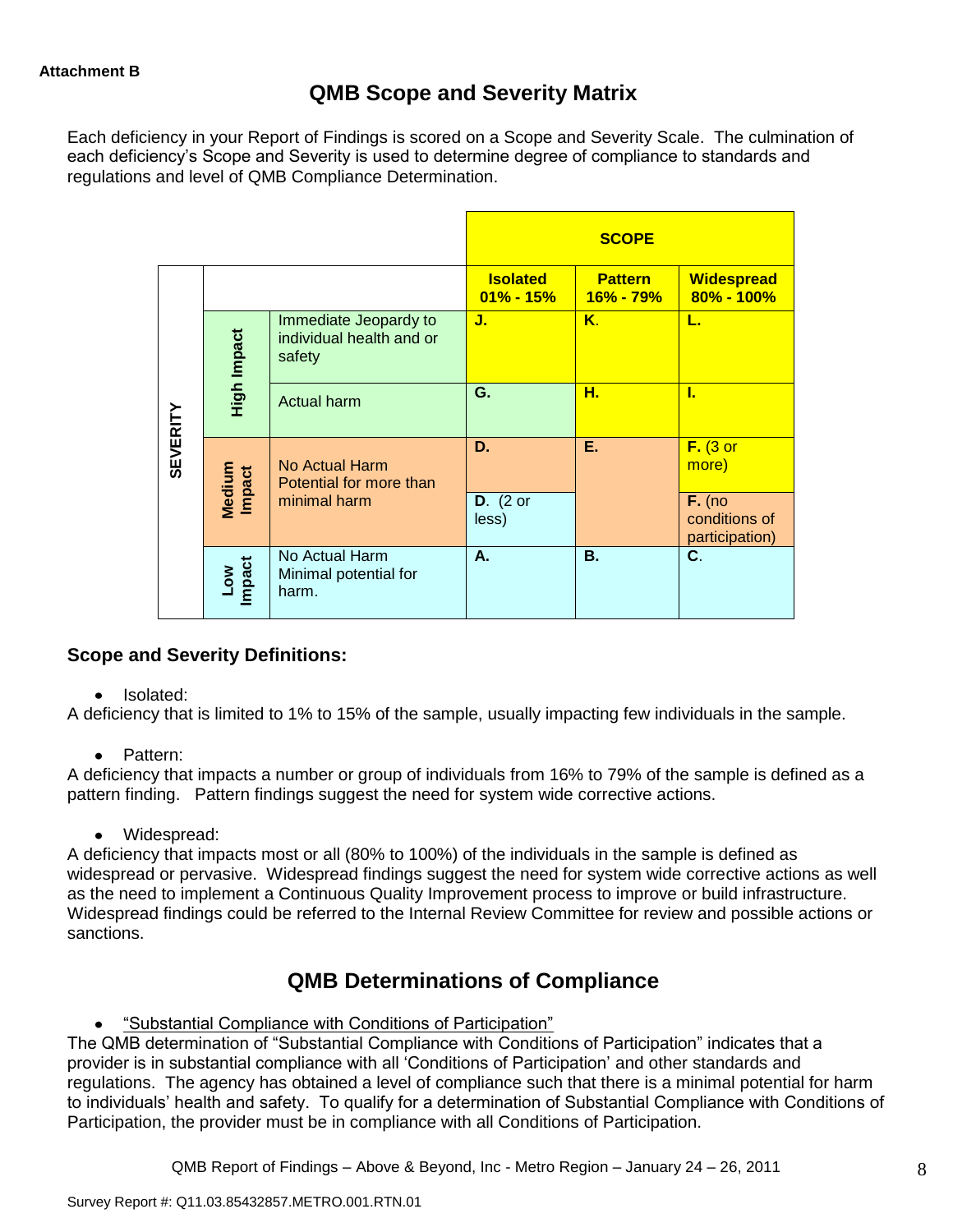"Non-Compliance with Conditions of Participation"  $\bullet$ 

The QMB determination of "Non-Compliance with Conditions of Participation" indicates that a provider is out of compliance with one (1) or more "Conditions of Participation." This non-compliance, if not corrected, is likely to result in a serious negative outcome or the potential for more than minimal harm to individuals" health and safety.

Providers receiving a repeat determination of "Non-Compliance" may be referred by QMB to the Internal Review Committee (IRC) for consideration of remedies and possible actions.

 $\bullet$ "Sub-Standard Compliance with Conditions of Participation":

The QMB determination of "Sub-Standard Compliance with Conditions of Participation" indicates a provider is significantly out of compliance with Conditions of Participation and/or has:

- Multiple findings of widespread non-compliance with any standard or regulation with a significant potential for more than minimal harm.
- Any finding of actual harm or Immediate Jeopardy.  $\bullet$

Providers receiving a repeat determination of "Substandard Compliance" will be referred by QMB to the Internal Review Committee (IRC) for consideration of remedies and possible actions.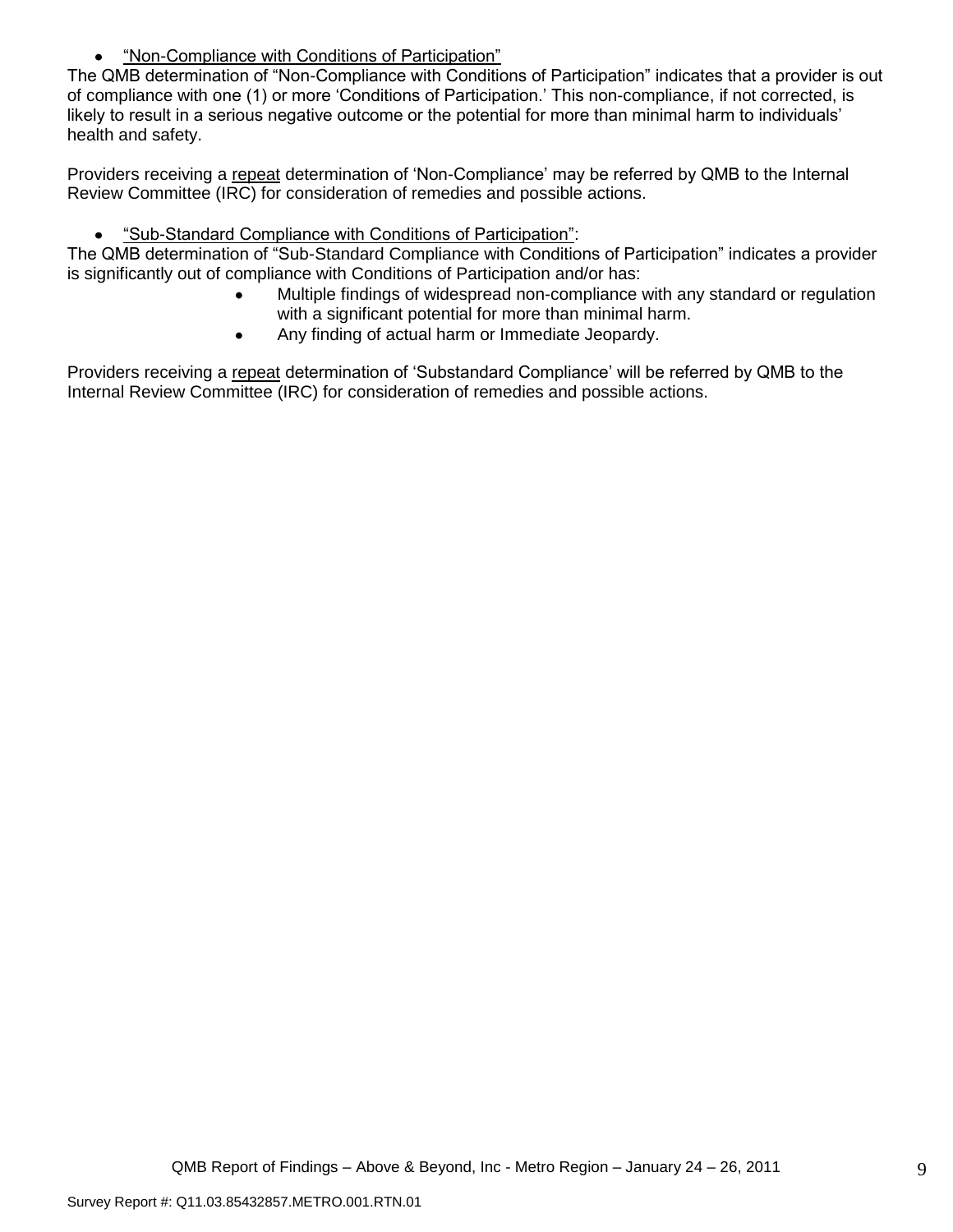# **Guidelines for the Provider Informal Reconsideration of Finding (IRF) Process**

# **Introduction:**

Throughout the QMB Survey process, surveyors are openly communicating with providers. Open communication means that surveyors have clarified issues and/or requested missing information before completing the review. Regardless, there may still be instances where the provider disagrees with a specific finding. Providers may use the following process to informally dispute a finding.

### **Instructions:**

- 1. The Informal Reconsideration of the Finding (IRF) request must be in writing to the QMB Deputy Bureau Chief **within 10 working days** of receipt of the final report.
- 2. The written request for an IRF must be completed on the QMB Request for Informal Reconsideration of Finding Form available on the QMB website:<http://dhi.health.state.nm.us/qmb>
- 3. The written request for an IRF must specify in detail the request for reconsideration and why the finding is inaccurate.
- 4. The IRF request must include all supporting documentation or evidence.

# **The following limitations apply to the IRF process:**

- The request for an IRF and all supporting evidence must be received within 10 days.
- Findings based on evidence requested during the survey and not provided may not be subject to reconsideration.
- The supporting documentation must be new evidence not previously reviewed or requested by the survey team.
- Providers must continue to complete their Plan of Correction during the IRF process  $\bullet$
- Providers may not request an IRF to challenge the sampling methodology.
- Providers may not request an IRF based on disagreement with the nature of the standard or  $\bullet$ regulation.
- Providers may not request an IRF to challenge the team composition.
- Providers may not request an IRF to challenge the QMB compliance determination or the length of  $\bullet$ their DDSD provider contract.

A Provider forfeits the right to an IRF if the request is not made within 10 working days of receiving the report and/or does not include all supporting documentation or evidence to show compliance with the standards and regulations.

QMB has 30 working days to complete the review and notify the provider of the decision. The request will be reviewed by the IRF committee. The Provider will be notified in writing of the ruling; no face to face meeting will be conducted.

When a Provider requests that a finding be reconsidered, it does not stop or delay the Plan of Correction process. **Providers must continue to complete the Plan of Correction, including the finding in dispute regardless of the IRF status.** If a finding is removed or modified, it will be noted and removed or modified from the Report of Findings. It should be noted that in some cases a Plan of Correction may be completed prior to the IRF process being completed. The provider will be notified in writing on the decisions of the IRF committee.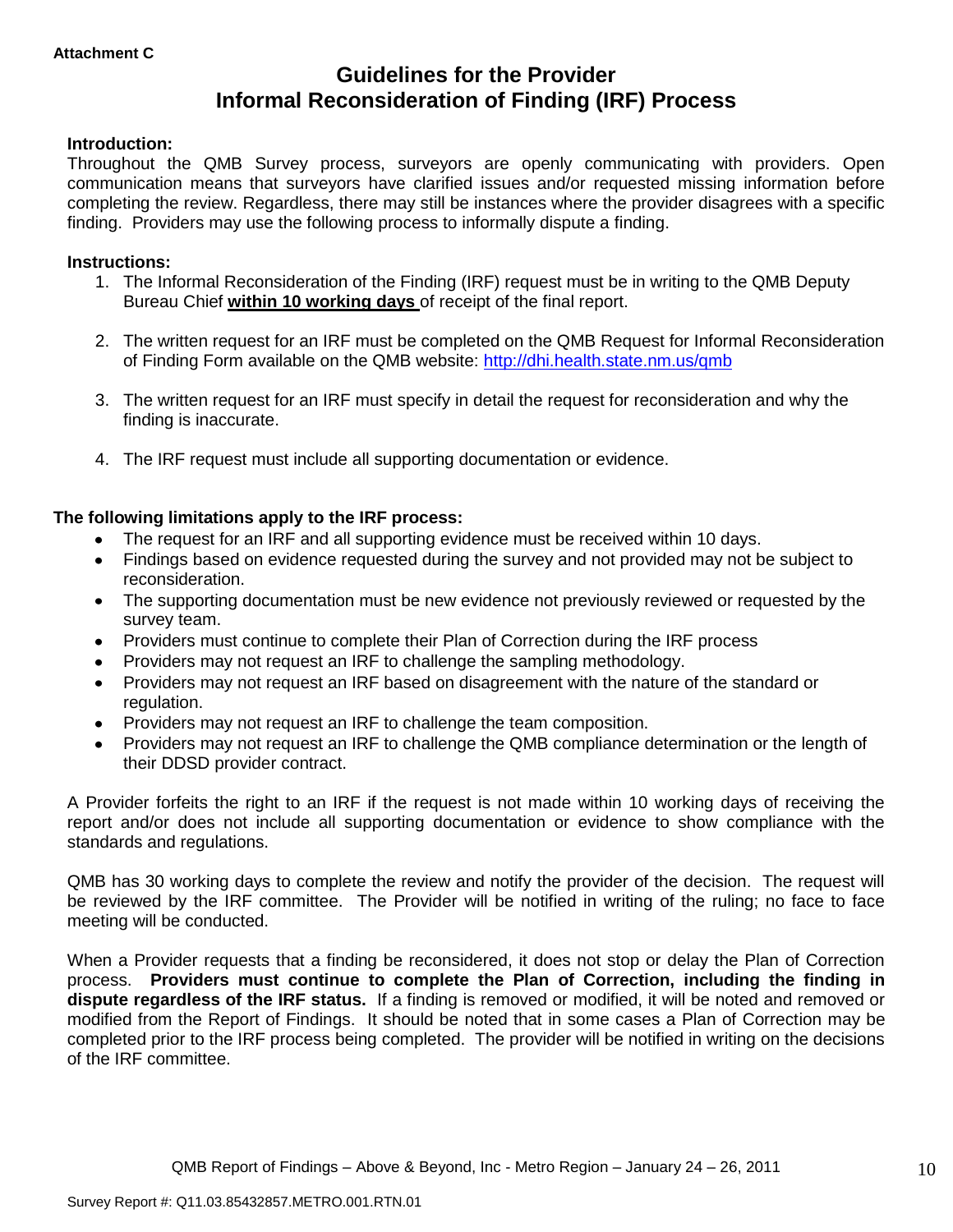| <b>Agency:</b>   | Above & Beyond, Inc. - Metro Region                                                               |
|------------------|---------------------------------------------------------------------------------------------------|
| Program:         | Developmental Disabilities Waiver                                                                 |
| Service:         | Community Living (Supported Living) & Community Inclusion (Adult Habilitation & Community Access) |
| Monitoring Type: | <b>Routine Survey</b>                                                                             |
| Date of Survey:  | January 24 – 26, 2011                                                                             |

| <b>Standard of Care</b>                                                                                                                                                                                                                                                                                                                                                                                                                                                                                                                                                                                                                                                                                                                                                                                                                                                                                                                       | <b>Deficiency</b>                                                                                                                                                                                                                                                                                                                                                                                      | <b>Agency Plan of Correction and</b><br><b>Responsible Party</b> | <b>Date</b><br><b>Due</b> |
|-----------------------------------------------------------------------------------------------------------------------------------------------------------------------------------------------------------------------------------------------------------------------------------------------------------------------------------------------------------------------------------------------------------------------------------------------------------------------------------------------------------------------------------------------------------------------------------------------------------------------------------------------------------------------------------------------------------------------------------------------------------------------------------------------------------------------------------------------------------------------------------------------------------------------------------------------|--------------------------------------------------------------------------------------------------------------------------------------------------------------------------------------------------------------------------------------------------------------------------------------------------------------------------------------------------------------------------------------------------------|------------------------------------------------------------------|---------------------------|
|                                                                                                                                                                                                                                                                                                                                                                                                                                                                                                                                                                                                                                                                                                                                                                                                                                                                                                                                               |                                                                                                                                                                                                                                                                                                                                                                                                        |                                                                  |                           |
| Tag # 1A08 Agency Case File<br>Developmental Disabilities (DD) Waiver Service<br>Standards effective 4/1/2007<br><b>CHAPTER 1 II. PROVIDER AGENCY</b><br><b>REQUIREMENTS:</b> The objective of these standards<br>is to establish Provider Agency policy, procedure<br>and reporting requirements for DD Medicaid Waiver<br>program. These requirements apply to all such<br>Provider Agency staff, whether directly employed or<br>subcontracting with the Provider Agency. Additional<br>Provider Agency requirements and personnel<br>qualifications may be applicable for specific service<br>standards.<br>D. Provider Agency Case File for the Individual:                                                                                                                                                                                                                                                                              | <b>Scope and Severity Rating: B</b><br>Based on record review, the Agency failed to<br>maintain at the administrative office a complete<br>confidential case file for 4 of 8 individuals.<br>Review of the Agency individual case files found the<br>following items were not found, incomplete, and/or<br>not current:<br>• Positive Behavioral Crisis Plan (#3, 5 & 8)<br>• Speech Therapy Plan (#7) |                                                                  |                           |
| All Provider Agencies shall maintain at the<br>administrative office a confidential case file for each<br>individual. Case records belong to the individual<br>receiving services and copies shall be provided to<br>the receiving agency whenever an individual<br>changes providers. The record must also be made<br>available for review when requested by DOH, HSD<br>or federal government representatives for oversight<br>purposes. The individual's case file shall include<br>the following requirements:<br>(1) Emergency contact information, including the<br>individual's address, telephone number, names<br>and telephone numbers of relatives, or guardian<br>or conservator, physician's name(s) and<br>telephone number(s), pharmacy name, address<br>and telephone number, and health plan if<br>appropriate;<br>(2) The individual's complete and current ISP, with<br>all supplemental plans specific to the individual, |                                                                                                                                                                                                                                                                                                                                                                                                        |                                                                  |                           |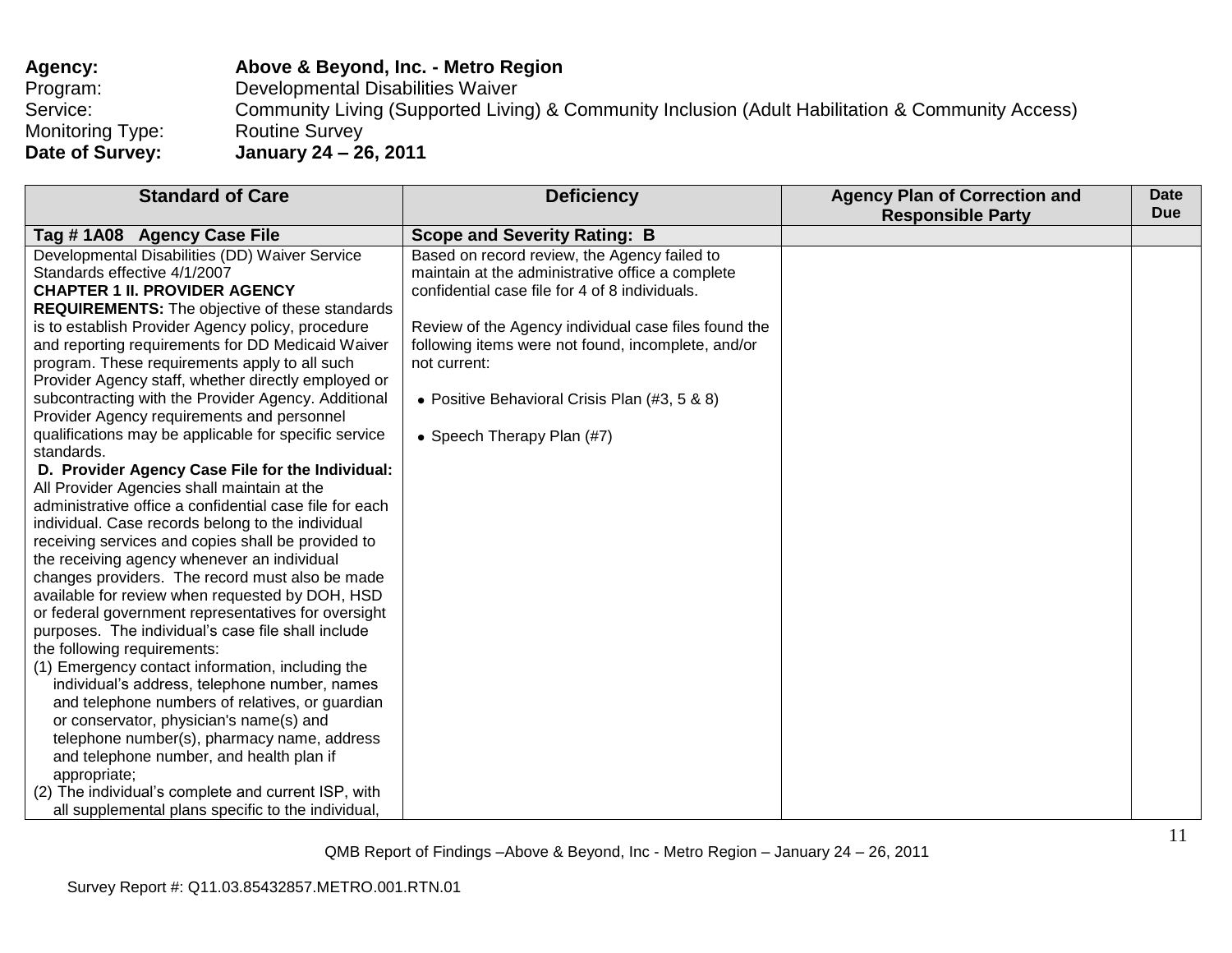| and the most current completed Health<br>Assessment Tool (HAT);<br>(3) Progress notes and other service delivery<br>documentation;<br>(4) Crisis Prevention/Intervention Plans, if there are<br>any for the individual;<br>(5) A medical history, which shall include at least<br>demographic data, current and past medical<br>diagnoses including the cause (if known) of the<br>developmental disability, psychiatric diagnoses,<br>allergies (food, environmental, medications),<br>immunizations, and most recent physical exam;<br>(6) When applicable, transition plans completed for<br>individuals at the time of discharge from Fort<br>Stanton Hospital or Los Lunas Hospital and<br>Training School; and<br>(7) Case records belong to the individual receiving<br>services and copies shall be provided to the<br>individual upon request.<br>(8) The receiving Provider Agency shall be provided<br>at a minimum the following records whenever an<br>individual changes provider agencies:<br>(a) Complete file for the past 12 months;<br>(b) ISP and quarterly reports from the current<br>and prior ISP year;<br>(c) Intake information from original admission to<br>services; and<br>(d) When applicable, the Individual Transition<br>Plan at the time of discharge from Los Lunas<br>Hospital and Training School or Ft. Stanton<br>Hospital. |  |  |
|---------------------------------------------------------------------------------------------------------------------------------------------------------------------------------------------------------------------------------------------------------------------------------------------------------------------------------------------------------------------------------------------------------------------------------------------------------------------------------------------------------------------------------------------------------------------------------------------------------------------------------------------------------------------------------------------------------------------------------------------------------------------------------------------------------------------------------------------------------------------------------------------------------------------------------------------------------------------------------------------------------------------------------------------------------------------------------------------------------------------------------------------------------------------------------------------------------------------------------------------------------------------------------------------------------------------------------------------------------------------|--|--|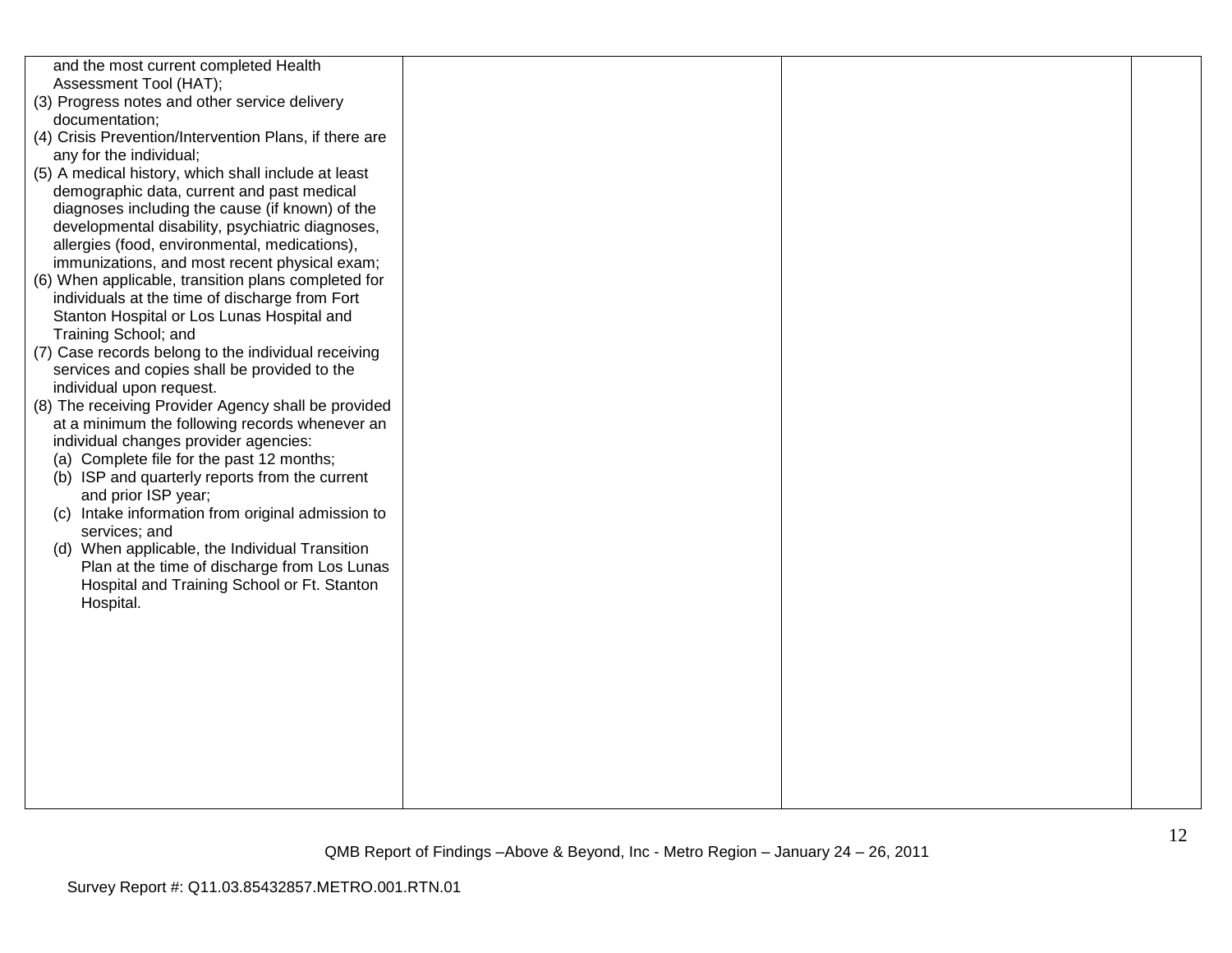| Tag #1A09 Medication Delivery (MAR) -                                                        | <b>Scope and Severity Rating: E</b>                |  |
|----------------------------------------------------------------------------------------------|----------------------------------------------------|--|
| <b>Routine Medication</b>                                                                    |                                                    |  |
| Developmental Disabilities (DD) Waiver Service                                               | Medication Administration Records (MAR) were       |  |
| Standards effective 4/1/2007                                                                 | reviewed for the months of September, October and  |  |
| <b>CHAPTER 1 II. PROVIDER AGENCY</b>                                                         | November, 2010                                     |  |
| <b>REQUIREMENTS:</b> The objective of these standards                                        |                                                    |  |
| is to establish Provider Agency policy, procedure                                            | Based on record review, 2 of 8 individuals had     |  |
| and reporting requirements for DD Medicaid Waiver                                            | Medication Administration Records, which contained |  |
| program. These requirements apply to all such                                                | missing medications entries and/or other errors:   |  |
| Provider Agency staff, whether directly employed or                                          |                                                    |  |
| subcontracting with the Provider Agency. Additional                                          | Individual #2                                      |  |
| Provider Agency requirements and personnel                                                   | October 2010                                       |  |
| qualifications may be applicable for specific service                                        | Medication Administration Records contained        |  |
| standards.                                                                                   | missing entries. No documentation found            |  |
| Е.<br><b>Medication Delivery: Provider Agencies</b>                                          | indicating reason for missing entries:             |  |
| that provide Community Living, Community<br>Inclusion or Private Duty Nursing services shall |                                                    |  |
| have written policies and procedures regarding                                               | • Pepcid 20 mg (2 times daily) - Blank $10/30$ (8  |  |
| medication(s) delivery and tracking and reporting of                                         | AM)                                                |  |
| medication errors in accordance with DDSD                                                    | Individual #6                                      |  |
| Medication Assessment and Delivery Policy and                                                | November 2010                                      |  |
| Procedures, the Board of Nursing Rules and Board                                             | Medication Administration Records contained        |  |
| of Pharmacy standards and regulations.                                                       | missing entries. No documentation found            |  |
|                                                                                              | indicating reason for missing entries:             |  |
| (2) When required by the DDSD Medication                                                     |                                                    |  |
| Assessment and Delivery Policy, Medication                                                   | • Erythromycin - Benzoyl Gel (1 time daily) -      |  |
| Administration Records (MAR) shall be maintained                                             | Blank 11/30 (8 PM)                                 |  |
| and include:                                                                                 |                                                    |  |
| (a) The name of the individual, a transcription of                                           | • Carbatrol 300 mg (2 times daily) - Blank 11/30   |  |
| the physician's written or licensed health care                                              | (8 AM & 8 PM)                                      |  |
| provider's prescription including the brand                                                  |                                                    |  |
| and generic name of the medication,                                                          | • Keppra 500 mg (2 times daily) – Blank $11/30$ (8 |  |
| diagnosis for which the medication is                                                        | AM & 8 PM)                                         |  |
| prescribed;                                                                                  |                                                    |  |
| (b) Prescribed dosage, frequency and                                                         | • Clonidine 0.1 mg (3 times daily) Blank 11/27 (12 |  |
| method/route of administration, times and                                                    | PM) Blank 11/30/10 (8 AM & 8 PM)                   |  |
| dates of administration;                                                                     |                                                    |  |
| (c) Initials of the individual administering or                                              |                                                    |  |
| assisting with the medication;                                                               |                                                    |  |
| (d) Explanation of any medication irregularity;                                              |                                                    |  |
| (e) Documentation of any allergic reaction or                                                |                                                    |  |
| adverse medication effect; and                                                               |                                                    |  |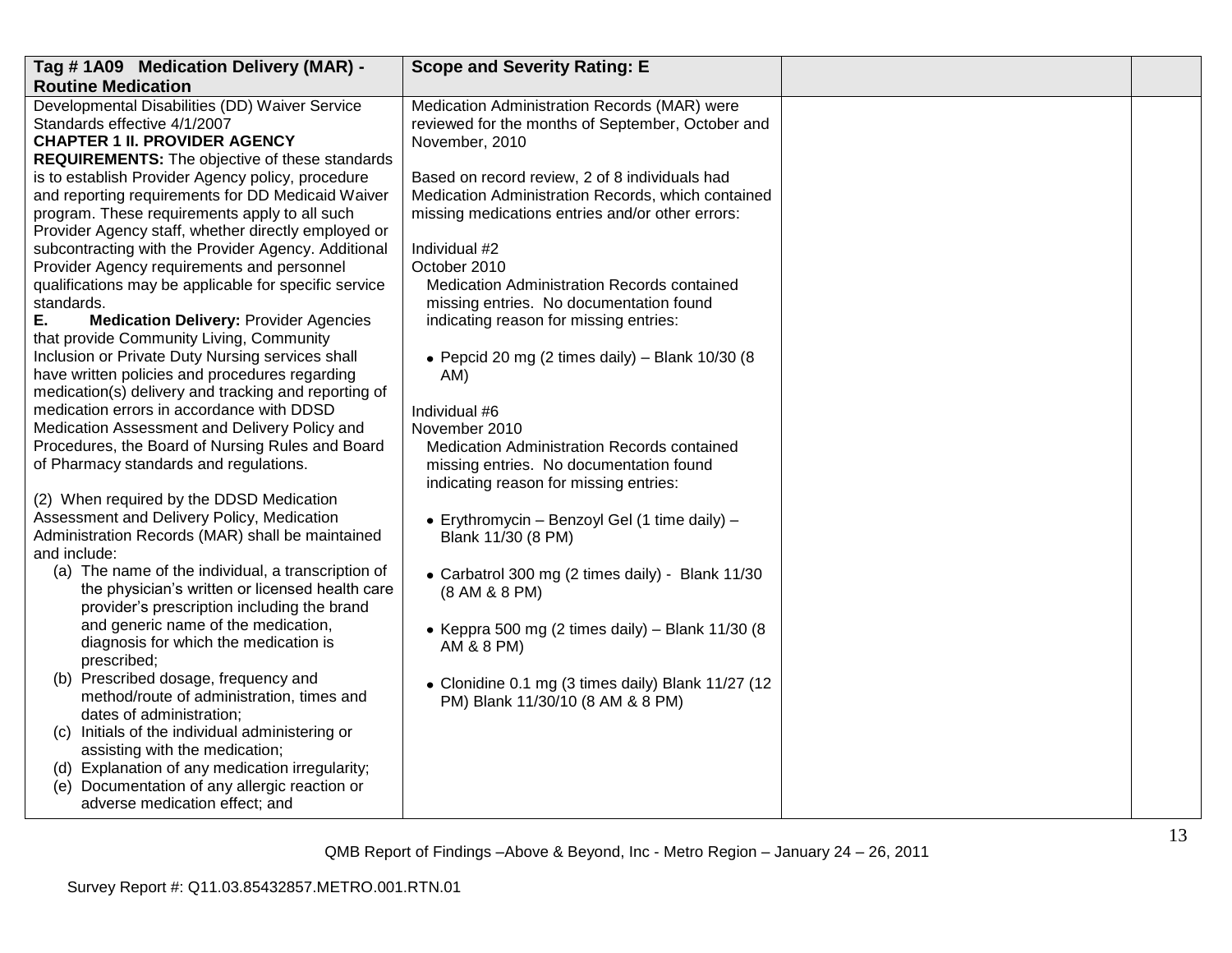| For PRN medication, an explanation for the<br>(f)   |  |  |
|-----------------------------------------------------|--|--|
| use of the PRN medication shall include             |  |  |
| observable signs/symptoms or                        |  |  |
| circumstances in which the medication is to         |  |  |
| be used, and documentation of effectiveness         |  |  |
| of PRN medication administered.                     |  |  |
| (3) The Provider Agency shall also maintain a       |  |  |
| signature page that designates the full name that   |  |  |
| corresponds to each initial used to document        |  |  |
| administered or assisted delivery of each dose;     |  |  |
| (4) MARs are not required for individuals           |  |  |
| participating in Independent Living who self-       |  |  |
| administer their own medications;                   |  |  |
| (5) Information from the prescribing pharmacy       |  |  |
| regarding medications shall be kept in the home and |  |  |
| community inclusion service locations and shall     |  |  |
| include the expected desired outcomes of            |  |  |
| administrating the medication, signs and symptoms   |  |  |
| of adverse events and interactions with other       |  |  |
| medications;                                        |  |  |
|                                                     |  |  |
|                                                     |  |  |
| NMAC 16.19.11.8 MINIMUM STANDARDS:                  |  |  |
| A. MINIMUM STANDARDS FOR THE                        |  |  |
| DISTRIBUTION, STORAGE, HANDLING AND                 |  |  |
| <b>RECORD KEEPING OF DRUGS:</b>                     |  |  |
|                                                     |  |  |
| (d) The facility shall have a Medication            |  |  |
| Administration Record (MAR) documenting             |  |  |
| medication administered to residents, including     |  |  |
| over-the-counter medications. This                  |  |  |
| documentation shall include:                        |  |  |
| Name of resident;<br>(i)                            |  |  |
| (ii)<br>Date given;                                 |  |  |
| (iii)<br>Drug product name;                         |  |  |
| Dosage and form;<br>(iv)                            |  |  |
| Strength of drug;<br>(v)                            |  |  |
| (vi) Route of administration;                       |  |  |
| (vii) How often medication is to be taken;          |  |  |
| (viii) Time taken and staff initials;               |  |  |
| (ix) Dates when the medication is discontinued      |  |  |
| or changed;                                         |  |  |
| The name and initials of all staff<br>(x)           |  |  |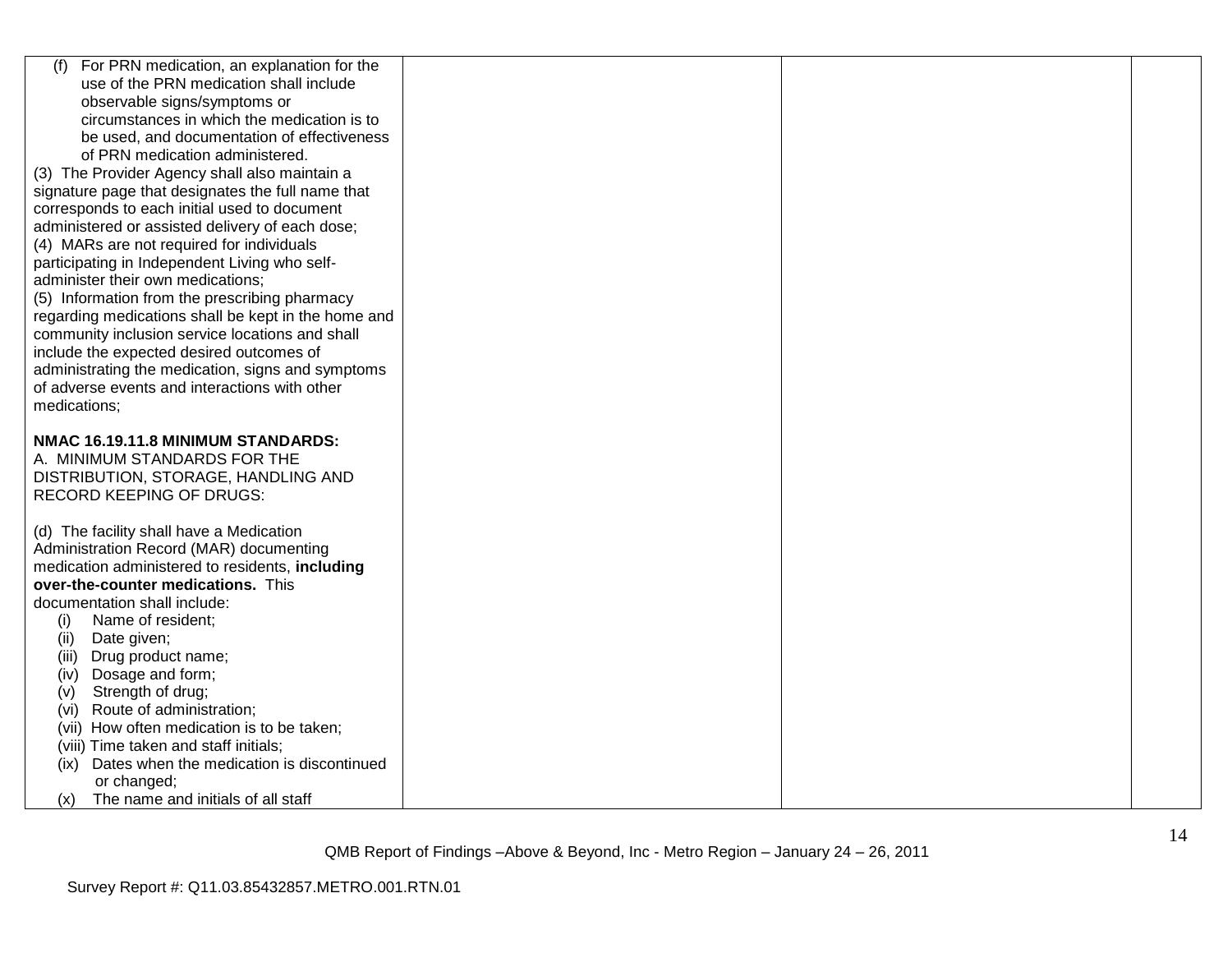| administering medications.                                        |  |  |
|-------------------------------------------------------------------|--|--|
|                                                                   |  |  |
|                                                                   |  |  |
| <b>Model Custodial Procedure Manual</b>                           |  |  |
| <b>D. Administration of Drugs</b>                                 |  |  |
| Unless otherwise stated by practitioner, patients will            |  |  |
| not be allowed to administer their own medications.               |  |  |
|                                                                   |  |  |
| Document the practitioner's order authorizing the                 |  |  |
| self-administration of medications.                               |  |  |
|                                                                   |  |  |
| All PRN (As needed) medications shall have                        |  |  |
| complete detail instructions regarding the                        |  |  |
| administering of the medication. This shall include:              |  |  |
|                                                                   |  |  |
| $\triangleright$ symptoms that indicate the use of the            |  |  |
| medication,                                                       |  |  |
| exact dosage to be used, and<br>➤                                 |  |  |
| the exact amount to be used in a 24 hour<br>$\blacktriangleright$ |  |  |
| period.                                                           |  |  |
|                                                                   |  |  |
|                                                                   |  |  |
|                                                                   |  |  |
|                                                                   |  |  |
|                                                                   |  |  |
|                                                                   |  |  |
|                                                                   |  |  |
|                                                                   |  |  |
|                                                                   |  |  |
|                                                                   |  |  |
|                                                                   |  |  |
|                                                                   |  |  |
|                                                                   |  |  |
|                                                                   |  |  |
|                                                                   |  |  |
|                                                                   |  |  |
|                                                                   |  |  |
|                                                                   |  |  |
|                                                                   |  |  |
|                                                                   |  |  |
|                                                                   |  |  |
|                                                                   |  |  |
|                                                                   |  |  |
|                                                                   |  |  |
|                                                                   |  |  |
|                                                                   |  |  |
|                                                                   |  |  |
|                                                                   |  |  |
|                                                                   |  |  |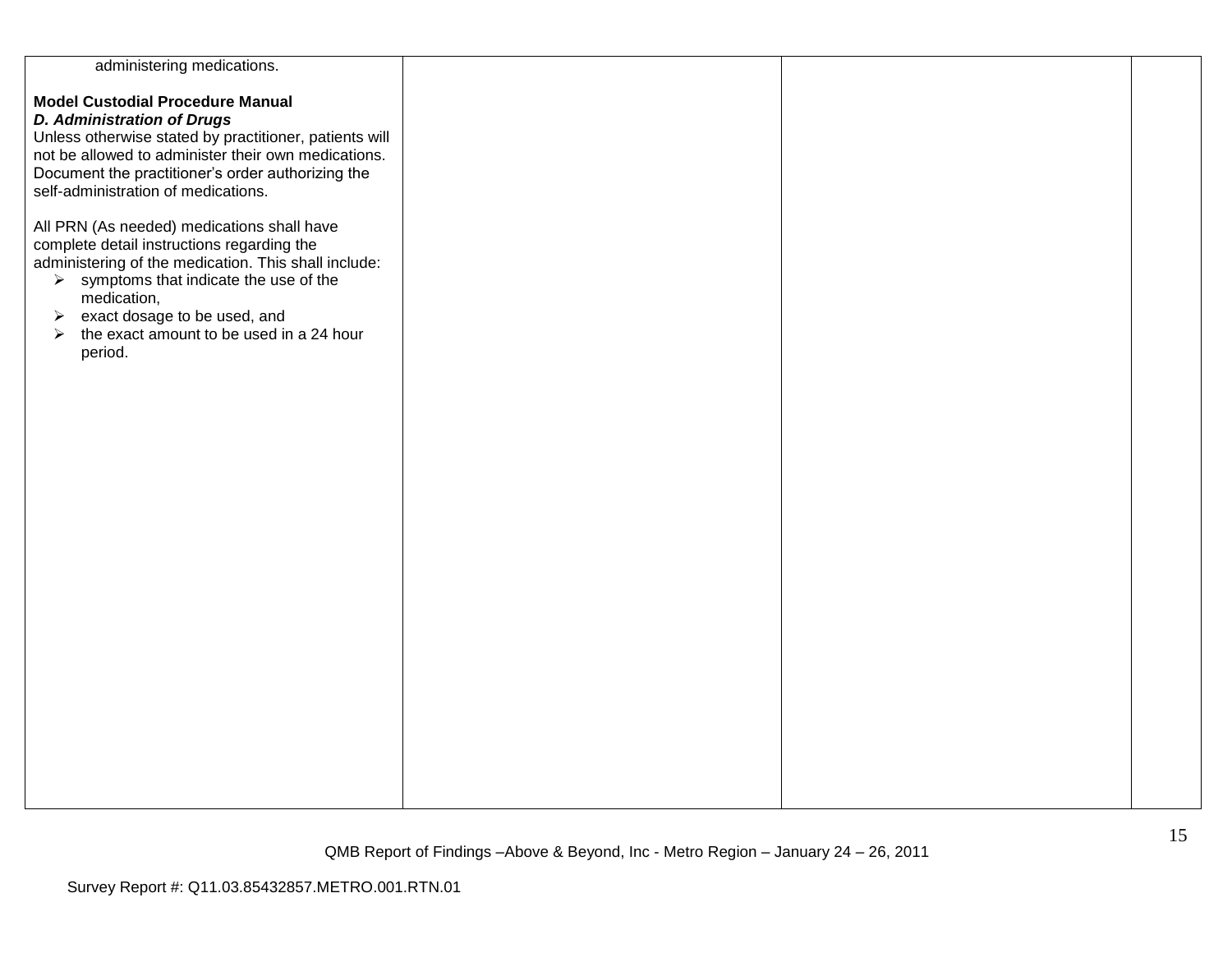| Tag #1A20 DSP Training Documents                        | <b>Scope and Severity Rating: E</b>                 |  |
|---------------------------------------------------------|-----------------------------------------------------|--|
| Developmental Disabilities (DD) Waiver Service          | Based on record review, the Agency failed to ensure |  |
| Standards effective 4/1/2007                            | that Orientation and Training requirements were met |  |
| <b>CHAPTER 1 IV. GENERAL REQUIREMENTS</b>               | for 6 of 34 Direct Service Professionals.           |  |
| FOR PROVIDER AGENCY SERVICE                             |                                                     |  |
| <b>PERSONNEL:</b> The objective of this section is to   | Review of Direct Service Professional training      |  |
| establish personnel standards for DD Medicaid           | records found no evidence of the following required |  |
| Waiver Provider Agencies for the following services:    | DOH/DDSD trainings and certification being          |  |
| Community Living Supports, Community Inclusion          | completed:                                          |  |
| Services, Respite, Substitute Care and Personal         |                                                     |  |
| Support Companion Services. These standards             | • First Aid (DSP #46, 53, 65 & 66)                  |  |
| apply to all personnel who provide services, whether    |                                                     |  |
| directly employed or subcontracting with the            | • CPR (DSP #46, 53, 65 & 66)                        |  |
| Provider Agency. Additional personnel requirements      |                                                     |  |
| and qualifications may be applicable for specific       | • Participatory Communication & Choice Making       |  |
| service standards.                                      | (DSP #44 & 58)                                      |  |
| C. Orientation and Training Requirements:               |                                                     |  |
| Orientation and training for direct support staff and   | • Teaching & Support Strategies (DSP #44)           |  |
| his or her supervisors shall comply with the            |                                                     |  |
| DDSD/DOH Policy Governing the Training                  |                                                     |  |
| Requirements for Direct Support Staff and Internal      |                                                     |  |
| Service Coordinators Serving Individuals with           |                                                     |  |
| Developmental Disabilities to include the following:    |                                                     |  |
| Each new employee shall receive appropriate<br>(1)      |                                                     |  |
| orientation, including but not limited to, all          |                                                     |  |
| policies relating to fire prevention, accident          |                                                     |  |
| prevention, incident management and                     |                                                     |  |
| reporting, and emergency procedures; and                |                                                     |  |
| Individual-specific training for each individual<br>(2) |                                                     |  |
| under his or her direct care, as described in the       |                                                     |  |
| individual service plan, prior to working alone         |                                                     |  |
| with the individual.                                    |                                                     |  |
|                                                         |                                                     |  |
| Department of Health (DOH) Developmental                |                                                     |  |
| <b>Disabilities Supports Division (DDSD) Policy -</b>   |                                                     |  |
| <b>Policy Title: Training Requirements for Direct</b>   |                                                     |  |
| Service Agency Staff Policy - Eff. March 1, 2007        |                                                     |  |
| <b>II. POLICY STATEMENTS:</b>                           |                                                     |  |
| A. Individuals shall receive services from competent    |                                                     |  |
| and qualified staff.                                    |                                                     |  |
| B. Staff shall complete individual-specific (formerly   |                                                     |  |
| known as "Addendum B") training requirements in         |                                                     |  |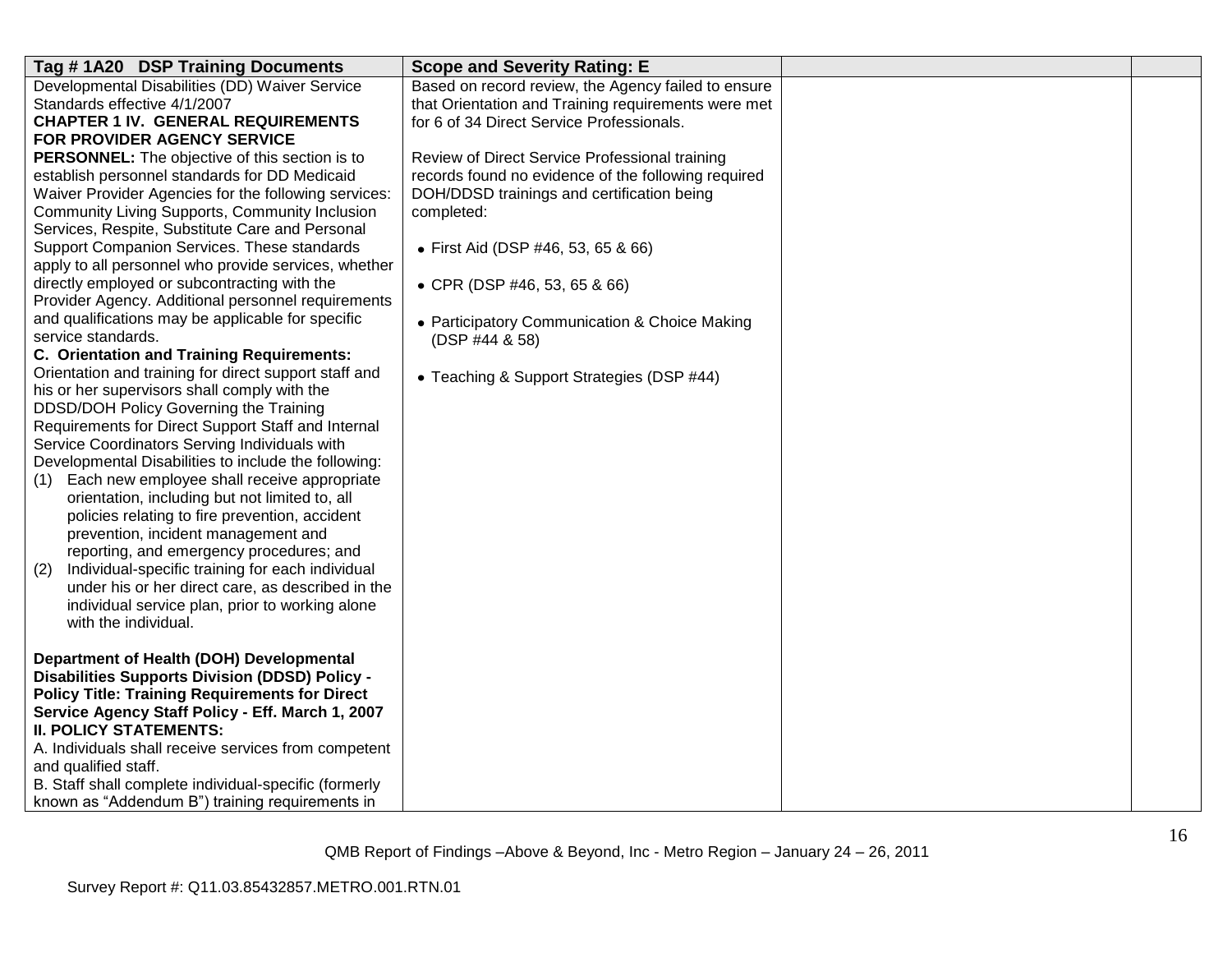| accordance with the specifications described in the<br>individual service plan (ISP) of each individual<br>served.<br>C. Staff shall complete training on DOH-approved<br>incident reporting procedures in accordance with 7<br>NMAC 1.13.<br>D. Staff providing direct services shall complete<br>training in universal precautions on an annual basis.<br>The training materials shall meet Occupational<br>Safety and Health Administration (OSHA)<br>requirements.<br>E. Staff providing direct services shall maintain<br>certification in first aid and CPR. The training<br>materials shall meet OSHA requirements/guidelines.<br>F. Staff who may be exposed to hazardous<br>chemicals shall complete relevant training in<br>accordance with OSHA requirements.<br>G. Staff shall be certified in a DDSD-approved<br>behavioral intervention system (e.g., Mandt, CPI)<br>before using physical restraint techniques. Staff<br>members providing direct services shall maintain<br>certification in a DDSD-approved behavioral<br>intervention system if an individual they support has<br>a behavioral crisis plan that includes the use of<br>physical restraint techniques.<br>H. Staff shall complete and maintain certification in<br>a DDSD-approved medication course in accordance<br>with the DDSD Medication Delivery Policy M-001.<br>I. Staff providing direct services shall complete<br>safety training within the first thirty (30) days of<br>employment and before working alone with an<br>individual receiving services. |  |  |
|------------------------------------------------------------------------------------------------------------------------------------------------------------------------------------------------------------------------------------------------------------------------------------------------------------------------------------------------------------------------------------------------------------------------------------------------------------------------------------------------------------------------------------------------------------------------------------------------------------------------------------------------------------------------------------------------------------------------------------------------------------------------------------------------------------------------------------------------------------------------------------------------------------------------------------------------------------------------------------------------------------------------------------------------------------------------------------------------------------------------------------------------------------------------------------------------------------------------------------------------------------------------------------------------------------------------------------------------------------------------------------------------------------------------------------------------------------------------------------------------------------------------------------------------------|--|--|
|                                                                                                                                                                                                                                                                                                                                                                                                                                                                                                                                                                                                                                                                                                                                                                                                                                                                                                                                                                                                                                                                                                                                                                                                                                                                                                                                                                                                                                                                                                                                                      |  |  |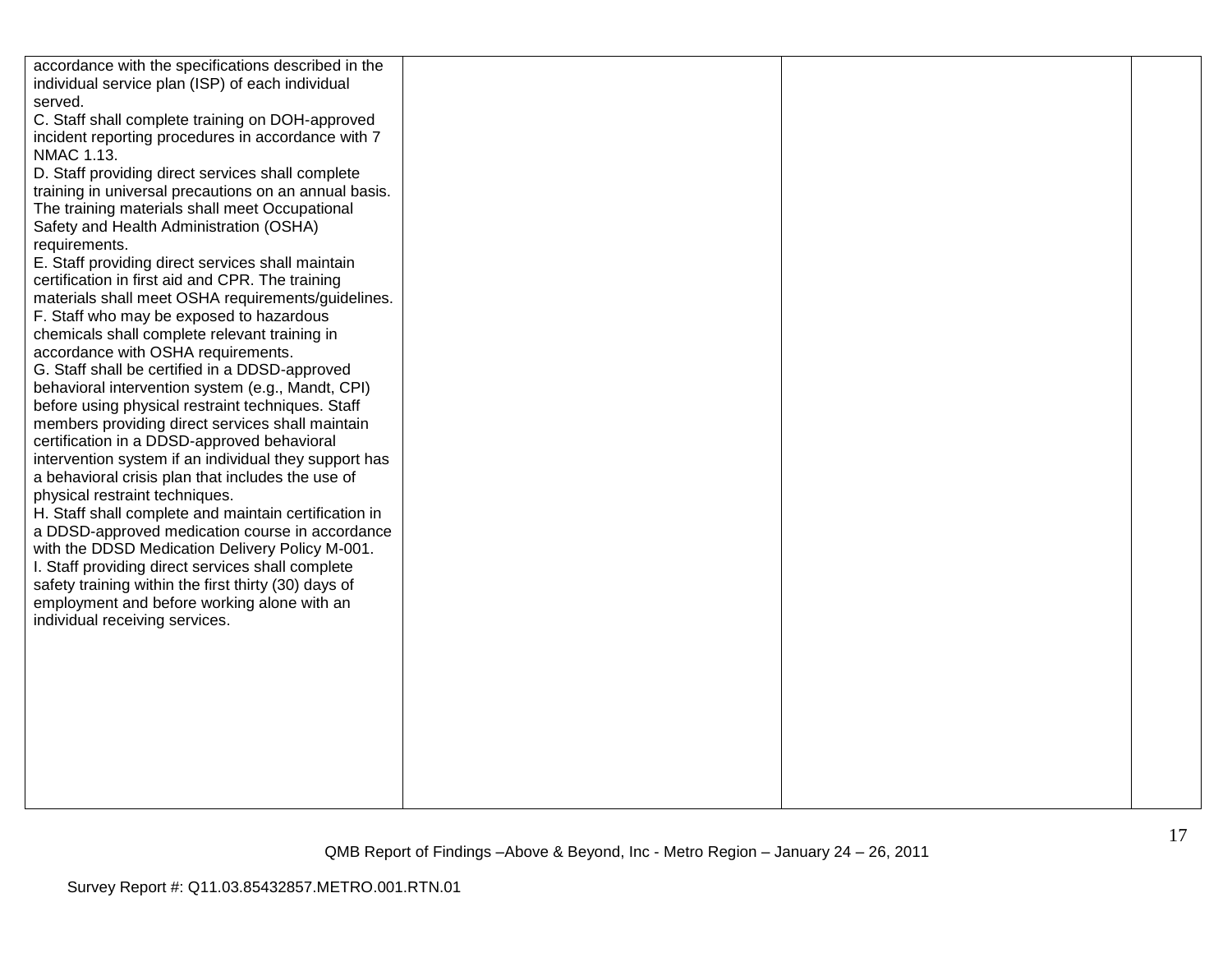| Tag #1A22 Staff Competence                                                                             | <b>Scope and Severity Rating: D</b>                                                                  |  |
|--------------------------------------------------------------------------------------------------------|------------------------------------------------------------------------------------------------------|--|
| Developmental Disabilities (DD) Waiver Service                                                         | Based on interview, the Agency failed to ensure that                                                 |  |
| Standards effective 4/1/2007                                                                           | training competencies were met for 1 of 9 Direct                                                     |  |
| <b>CHAPTER 1 IV. GENERAL REQUIREMENTS</b>                                                              | Service Professionals.                                                                               |  |
| FOR PROVIDER AGENCY SERVICE                                                                            |                                                                                                      |  |
| PERSONNEL: The objective of this section is to<br>establish personnel standards for DD Medicaid        | When DSP were asked, what are the steps they<br>need to take before assisting an individual with PRN |  |
| Waiver Provider Agencies for the following services:                                                   | medication, the following was reported:                                                              |  |
| Community Living Supports, Community Inclusion                                                         |                                                                                                      |  |
| Services, Respite, Substitute Care and Personal                                                        | • DSP #42 stated, "Do not call the nurse unless it's                                                 |  |
| Support Companion Services. These standards                                                            | Vicodin or something like that." (Individual #1)                                                     |  |
| apply to all personnel who provide services, whether                                                   |                                                                                                      |  |
| directly employed or subcontracting with the                                                           | According to DDSD Policy Number M-001 prior to                                                       |  |
| Provider Agency. Additional personnel requirements                                                     | self-administration, self-administration with physical                                               |  |
| and qualifications may be applicable for specific                                                      | assist or assisting with delivery of PRN                                                             |  |
| service standards.                                                                                     | medications, the direct support staff must contact                                                   |  |
| F. Qualifications for Direct Service Personnel:                                                        | the agency nurse to describe observed symptoms                                                       |  |
| The following employment qualifications and                                                            | and thus assure that the PRN medication is being                                                     |  |
| competency requirements are applicable to all<br>Direct Service Personnel employed by a Provider       | used according to instructions given by the ordering<br><b>PCP</b>                                   |  |
| Agency:                                                                                                |                                                                                                      |  |
|                                                                                                        |                                                                                                      |  |
| Direct service personnel shall be eighteen (18)<br>(1)                                                 |                                                                                                      |  |
| years or older. Exception: Adult Habilitation can                                                      |                                                                                                      |  |
| employ direct care personnel under the age of                                                          |                                                                                                      |  |
| eighteen 18 years, but the employee shall work                                                         |                                                                                                      |  |
| directly under a supervisor, who is physically                                                         |                                                                                                      |  |
| present at all times;                                                                                  |                                                                                                      |  |
|                                                                                                        |                                                                                                      |  |
| Direct service personnel shall have the ability<br>(2)<br>to read and carry out the requirements in an |                                                                                                      |  |
| ISP;                                                                                                   |                                                                                                      |  |
|                                                                                                        |                                                                                                      |  |
| Direct service personnel shall be available to<br>(3)                                                  |                                                                                                      |  |
| communicate in the language that is                                                                    |                                                                                                      |  |
| functionally required by the individual or in the                                                      |                                                                                                      |  |
| use of any specific augmentative                                                                       |                                                                                                      |  |
| communication system utilized by the                                                                   |                                                                                                      |  |
| individual;                                                                                            |                                                                                                      |  |
|                                                                                                        |                                                                                                      |  |
| Direct service personnel shall meet the<br>(4)<br>qualifications specified by DDSD in the Policy       |                                                                                                      |  |
|                                                                                                        |                                                                                                      |  |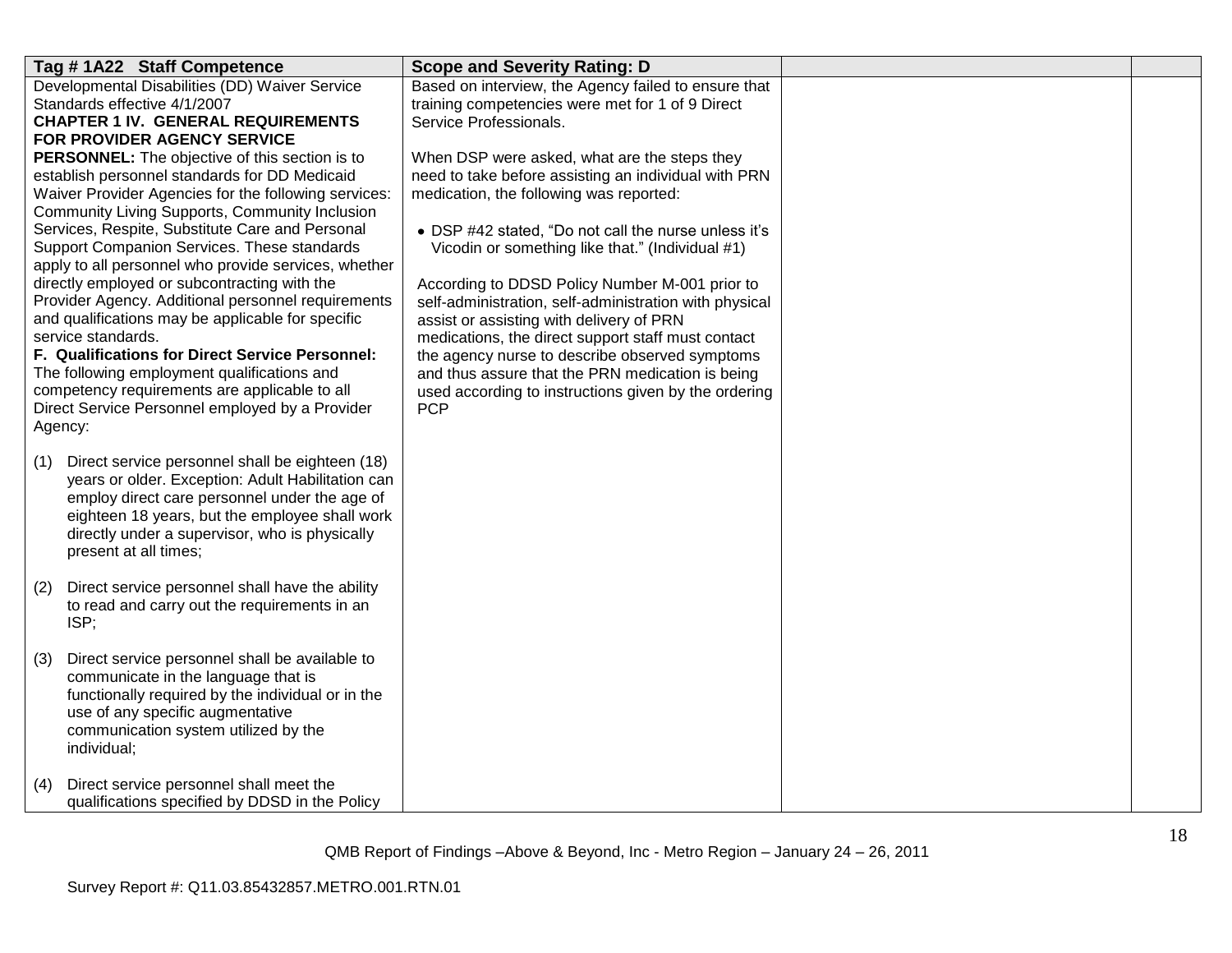|            | Governing the Training Requirements for Direct<br>Support Staff and Internal Service<br>Coordinators, Serving Individuals with<br>Developmental Disabilities; and                                                                                                                                                                                                                                                                                                                                                                                                                                                                                                                                                                                                       |  |  |
|------------|-------------------------------------------------------------------------------------------------------------------------------------------------------------------------------------------------------------------------------------------------------------------------------------------------------------------------------------------------------------------------------------------------------------------------------------------------------------------------------------------------------------------------------------------------------------------------------------------------------------------------------------------------------------------------------------------------------------------------------------------------------------------------|--|--|
| (5)        | Direct service Provider Agencies of Respite<br>Services, Substitute Care, Personal Support<br>Services, Nutritional Counseling, Therapists<br>and Nursing shall demonstrate basic<br>knowledge of developmental disabilities and<br>have training or demonstrable qualifications<br>related to the role he or she is performing and<br>complete individual specific training as required<br>in the ISP for each individual he or she support.                                                                                                                                                                                                                                                                                                                           |  |  |
| (6)<br>(C) | Report required personnel training status to the<br>DDSD Statewide Training Database as<br>specified in DDSD policies as related to<br>training requirements as follows:<br>(a) Initial comprehensive personnel status report<br>(name, date of hire, Social Security number<br>category) on all required personnel to be<br>submitted to DDSD Statewide Training<br>Database within the first ninety (90) calendar<br>days of providing services;<br>(b) Staff who do not wish to use his or her Social<br>Security Number may request an alternative<br>tracking number; and<br>Quarterly personnel update reports sent to<br>DDSD Statewide Training Database to reflect<br>new hires, terminations, inter-provider<br>Agency position changes, and name<br>changes. |  |  |
|            | Department of Health (DOH) Developmental<br><b>Disabilities Supports Division (DDSD) Policy -</b><br><b>Policy Title: Training Requirements for Direct</b><br>Service Agency Staff Policy - Eff. March 1, 2007 -<br><b>II. POLICY STATEMENTS:</b><br>A. Individuals shall receive services from competent<br>and qualified staff.                                                                                                                                                                                                                                                                                                                                                                                                                                       |  |  |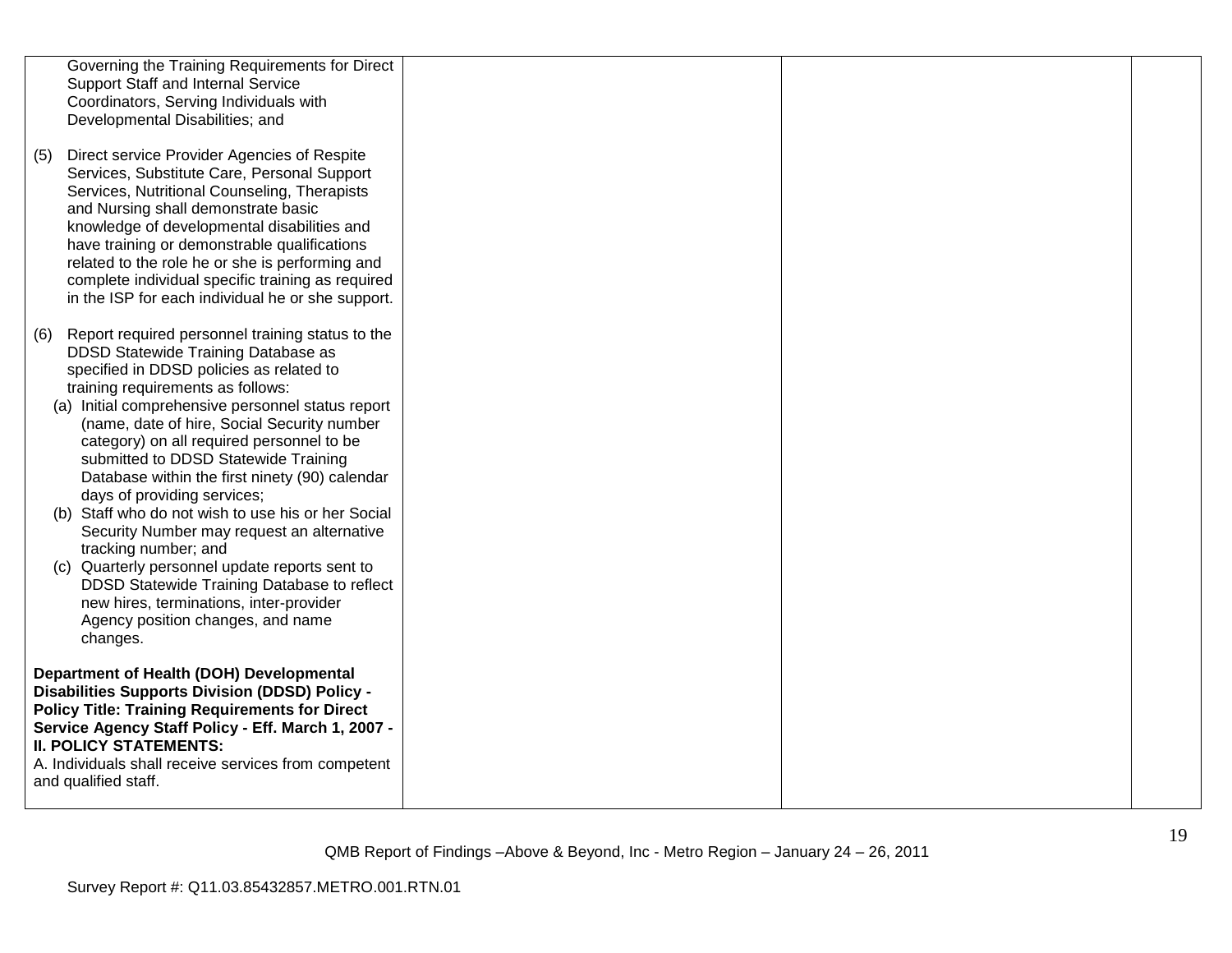| Tag #1A26 (CoP) COR / EAR                                                                      | <b>Scope and Severity Rating: D</b>               |  |
|------------------------------------------------------------------------------------------------|---------------------------------------------------|--|
| NMAC 7.1.12.8 REGISTRY ESTABLISHED;                                                            | Based on record review, the Agency failed to      |  |
| PROVIDER INQUIRY REQUIRED: Upon the                                                            | maintain documentation in the employee's          |  |
| effective date of this rule, the department has                                                | personnel records that evidenced inquiry to the   |  |
| established and maintains an accurate and                                                      | Employee Abuse Registry prior to employment for 4 |  |
| complete electronic registry that contains the name,                                           | of 35 Agency Personnel.                           |  |
| date of birth, address, social security number, and                                            |                                                   |  |
| other appropriate identifying information of all                                               | The following Agency Personnel records            |  |
| persons who, while employed by a provider, have                                                | contained evidence that indicated the Employee    |  |
| been determined by the department, as a result of                                              | Abuse Registry was completed after hire:          |  |
| an investigation of a complaint, to have engaged in                                            |                                                   |  |
| a substantiated registry-referred incident of abuse,                                           | • #41 - Date of Hire 2/16/07 - Completed 3/16/07  |  |
| neglect or exploitation of a person receiving care or                                          | • #49 - Date of Hire 6/21/06 - Completed 3/16/07  |  |
| services from a provider. Additions and updates to                                             | • #51 - Date of Hire 6/22/07 - Completed 6/26/07  |  |
| the registry shall be posted no later than two (2)                                             | • #53 - Date of Hire 7/3/08 - Completed 7/9/08    |  |
| business days following receipt. Only department                                               |                                                   |  |
| staff designated by the custodian may access,                                                  |                                                   |  |
| maintain and update the data in the registry.                                                  |                                                   |  |
| Provider requirement to inquire of<br>А.                                                       |                                                   |  |
| registry. A provider, prior to employing or                                                    |                                                   |  |
| contracting with an employee, shall inquire of the                                             |                                                   |  |
| registry whether the individual under consideration                                            |                                                   |  |
| for employment or contracting is listed on the                                                 |                                                   |  |
| registry.                                                                                      |                                                   |  |
| Prohibited employment. A provider may<br>В.                                                    |                                                   |  |
| not employ or contract with an individual to be an                                             |                                                   |  |
| employee if the individual is listed on the registry as                                        |                                                   |  |
| having a substantiated registry-referred incident of                                           |                                                   |  |
| abuse, neglect or exploitation of a person receiving                                           |                                                   |  |
| care or services from a provider.                                                              |                                                   |  |
| Documentation of inquiry to registry.<br>D.                                                    |                                                   |  |
| The provider shall maintain documentation in the                                               |                                                   |  |
| employee's personnel or employment records that                                                |                                                   |  |
| evidences the fact that the provider made an inquiry                                           |                                                   |  |
| to the registry concerning that employee prior to                                              |                                                   |  |
| employment. Such documentation must include<br>evidence, based on the response to such inquiry |                                                   |  |
| received from the custodian by the provider, that the                                          |                                                   |  |
| employee was not listed on the registry as having a                                            |                                                   |  |
| substantiated registry-referred incident of abuse,                                             |                                                   |  |
| neglect or exploitation.                                                                       |                                                   |  |
| Ε.<br>Documentation for other staff. With                                                      |                                                   |  |
|                                                                                                |                                                   |  |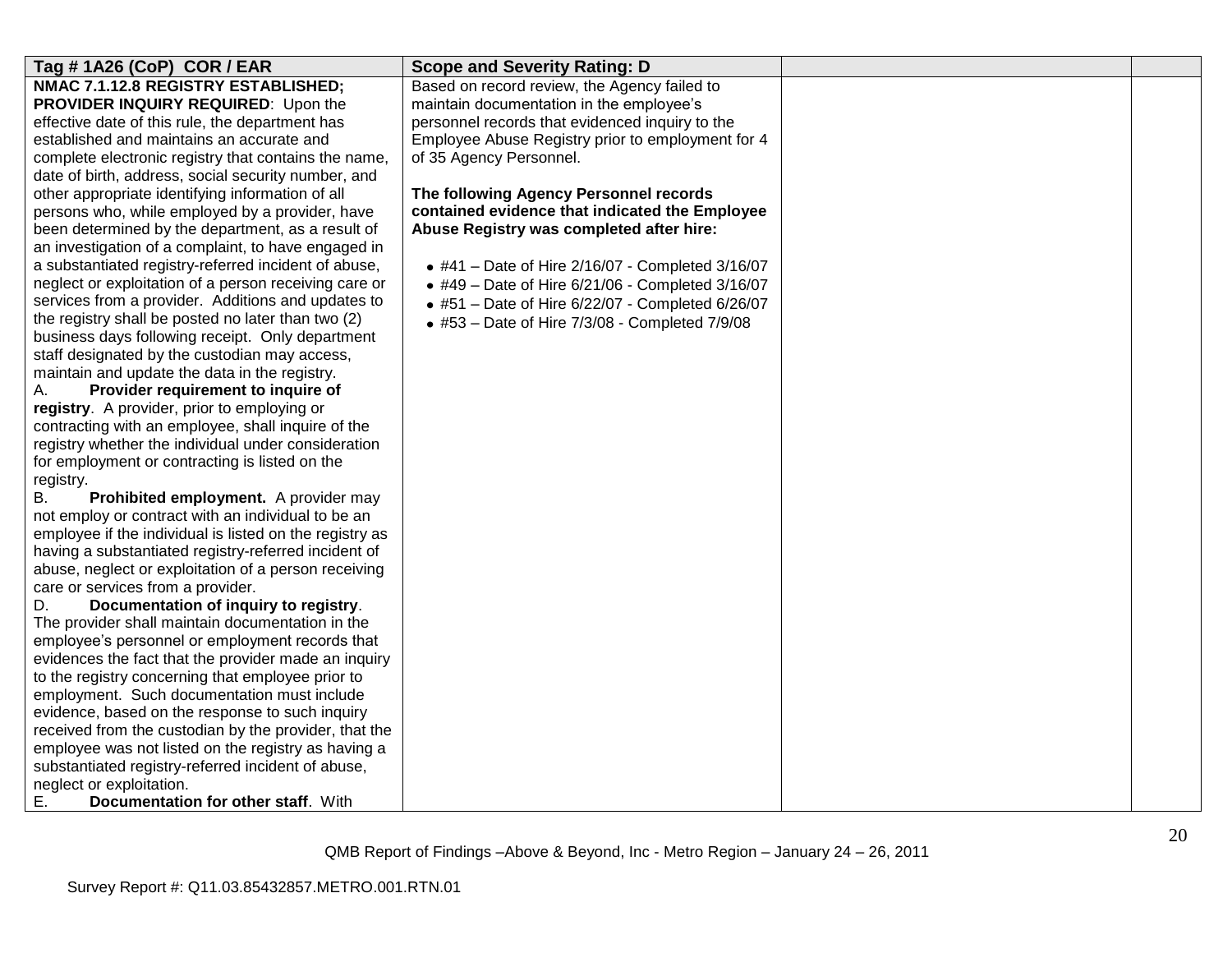respect to all employed or contracted individuals providing direct care who are licensed health care professionals or certified nurse aides, the provider shall maintain documentation reflecting the individual"s current licensure as a health care professional or current certification as a nurse aide. F. **Consequences of noncompliance**. The department or other governmental agency having regulatory enforcement authority over a provider may sanction a provider in accordance with applicable law if the provider fails to make an appropriate and timely inquiry of the registry, or fails to maintain evidence of such inquiry, in connection with the hiring or contracting of an employee; or for employing or contracting any person to work as an employee who is listed on the registry. Such sanctions may include a directed plan of correction, civil monetary penalty not to exceed five thousand dollars (\$5000) per instance, or termination or nonrenewal of any contract with the department or other governmental agency. Developmental Disabilities (DD) Waiver Service Standards effective 4/1/2007 **Chapter 1.IV. General Provider Requirements. D. Criminal History Screening:** All personnel shall be screened by the Provider Agency in regard to the employee"s qualifications, references, and employment history, prior to employment. All Provider Agencies shall comply with the Criminal Records Screening for Caregivers 7.1.12 NMAC and Employee Abuse Registry 7.1.12 NMAC as required by the Department of Health, Division of Health Improvement.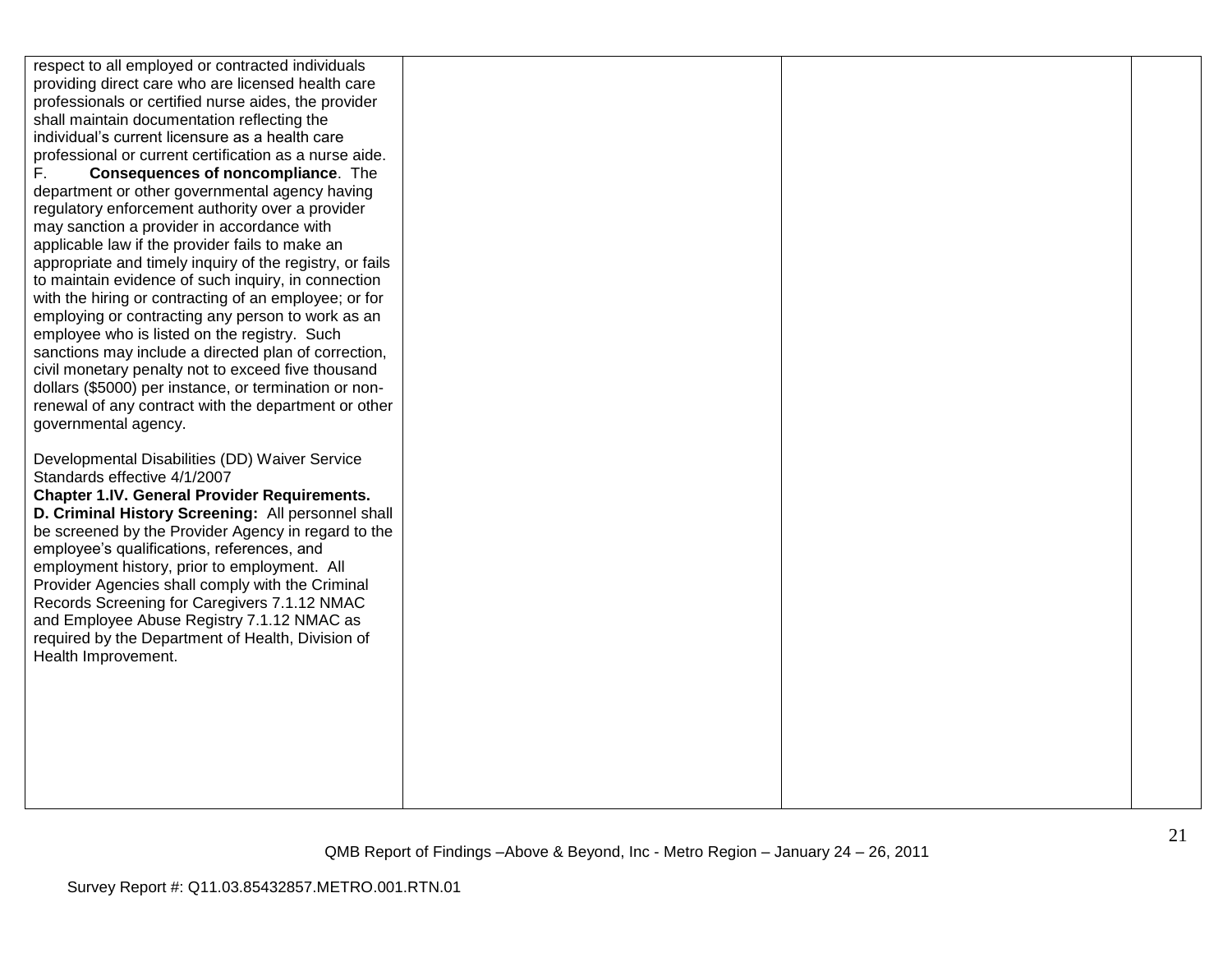| Tag # 1A28.1 (CoP) Incident Mgt. System -               | <b>Scope &amp; Severity Rating: E</b>                |  |
|---------------------------------------------------------|------------------------------------------------------|--|
| <b>Personnel Training</b>                               |                                                      |  |
| NMAC 7.1.13.10 INCIDENT MANAGEMENT                      | Based on record review and interview, the Agency     |  |
| <b>SYSTEM REQUIREMENTS:</b>                             | failed to provide documentation verifying completion |  |
| A. General: All licensed health care facilities and     | of Incident Management Training for 24 of 35         |  |
| community based service providers shall establish       | Agency Personnel.                                    |  |
| and maintain an incident management system,             |                                                      |  |
| which emphasizes the principles of prevention and       | • Incident Management Training (Abuse, Neglect &     |  |
| staff involvement. The licensed health care facility or | Misappropriation of Consumers' Property) (#41,       |  |
| community based service provider shall ensure that      | 42, 44, 46, 47, 48, 49, 51, 53, 55, 56, 57, 58, 59,  |  |
| the incident management system policies and             | 60, 61, 62, 64, 65, 66, 67, 68, 69 & 74)             |  |
| procedures requires all employees to be                 |                                                      |  |
| competently trained to respond to, report, and          |                                                      |  |
| document incidents in a timely and accurate             |                                                      |  |
| manner.                                                 |                                                      |  |
| D. Training Documentation: All licensed health          |                                                      |  |
| care facilities and community based service             |                                                      |  |
| providers shall prepare training documentation for      |                                                      |  |
| each employee to include a signed statement             |                                                      |  |
| indicating the date, time, and place they received      |                                                      |  |
| their incident management reporting instruction. The    |                                                      |  |
| licensed health care facility and community based       |                                                      |  |
| service provider shall maintain documentation of an     |                                                      |  |
| employee's training for a period of at least twelve     |                                                      |  |
| (12) months, or six (6) months after termination of     |                                                      |  |
| an employee's employment. Training curricula shall      |                                                      |  |
| be kept on the provider premises and made               |                                                      |  |
| available on request by the department. Training        |                                                      |  |
| documentation shall be made available immediately       |                                                      |  |
| upon a division representative's request. Failure to    |                                                      |  |
| provide employee training documentation shall           |                                                      |  |
| subject the licensed health care facility or            |                                                      |  |
| community based service provider to the penalties       |                                                      |  |
| provided for in this rule.                              |                                                      |  |
| <b>Policy Title: Training Requirements for Direct</b>   |                                                      |  |
| Service Agency Staff Policy - Eff. March 1, 2007        |                                                      |  |
| <b>II. POLICY STATEMENTS:</b>                           |                                                      |  |
| A. Individuals shall receive services from competent    |                                                      |  |
| and qualified staff.                                    |                                                      |  |
| C. Staff shall complete training on DOH-approved        |                                                      |  |
| incident reporting procedures in accordance with 7      |                                                      |  |
| NMAC 1.13.                                              |                                                      |  |
|                                                         |                                                      |  |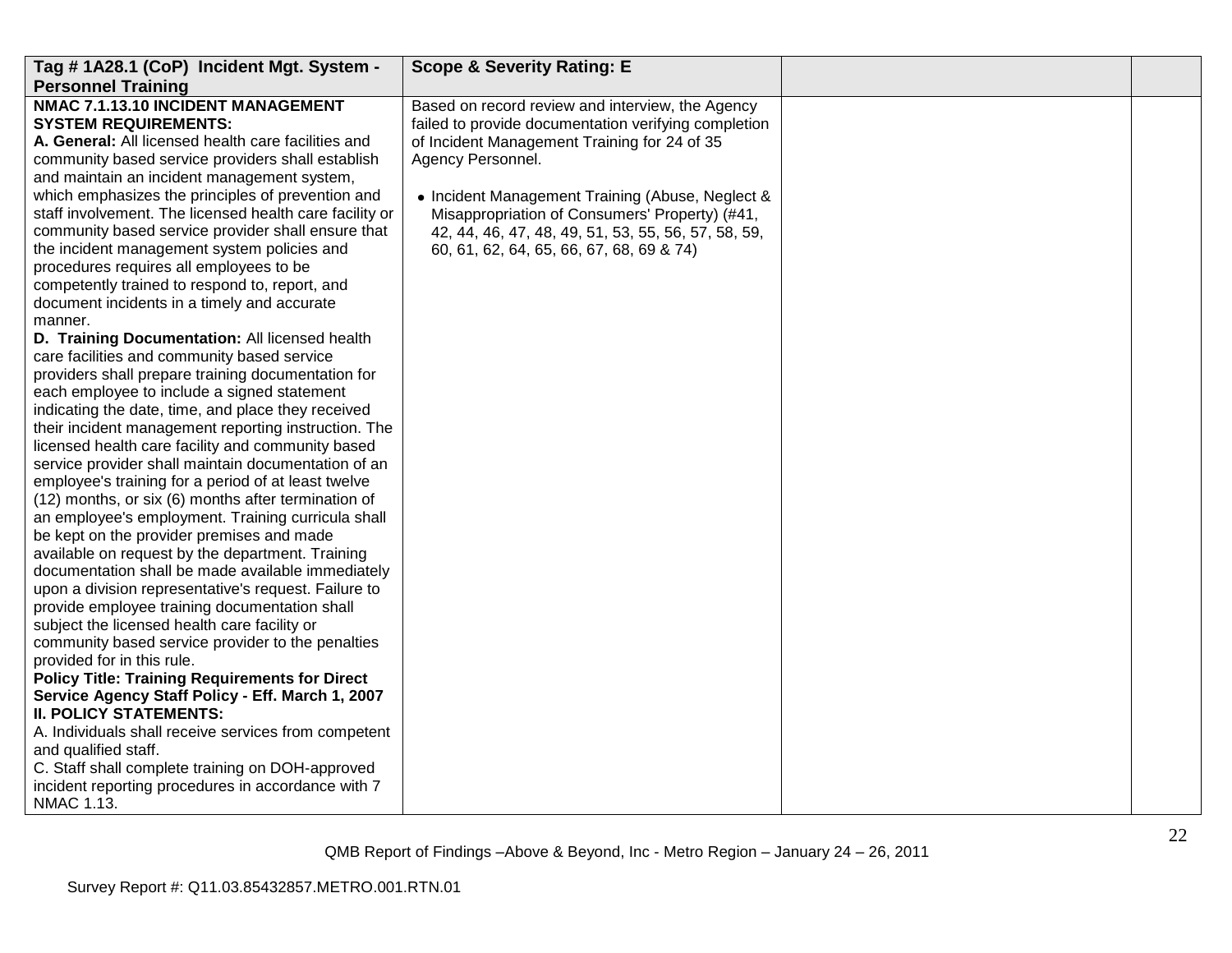| Tag #1A37 Individual Specific Training                                                                                                                                                                                                                                                                                                                                                                                                                                                                                                                                                                                                                                                                                    | <b>Scope and Severity Rating: D</b>                                                                                                                                                                                                                                |  |
|---------------------------------------------------------------------------------------------------------------------------------------------------------------------------------------------------------------------------------------------------------------------------------------------------------------------------------------------------------------------------------------------------------------------------------------------------------------------------------------------------------------------------------------------------------------------------------------------------------------------------------------------------------------------------------------------------------------------------|--------------------------------------------------------------------------------------------------------------------------------------------------------------------------------------------------------------------------------------------------------------------|--|
| Developmental Disabilities (DD) Waiver Service<br>Standards effective 4/1/2007<br><b>CHAPTER 1 IV. GENERAL REQUIREMENTS</b><br><b>FOR PROVIDER AGENCY SERVICE</b><br>PERSONNEL: The objective of this section is to<br>establish personnel standards for DD Medicaid<br>Waiver Provider Agencies for the following services:<br>Community Living Supports, Community Inclusion<br>Services, Respite, Substitute Care and Personal<br>Support Companion Services. These standards<br>apply to all personnel who provide services, whether<br>directly employed or subcontracting with the<br>Provider Agency. Additional personnel requirements<br>and qualifications may be applicable for specific<br>service standards. | Based on record review, the Agency failed to ensure<br>that Individual Specific Training requirements were<br>met for 2 of 35 Agency Personnel.<br>Review of personnel records found no evidence of<br>the following:<br>• Individual Specific Training (#66 & 74) |  |
| C. Orientation and Training Requirements:<br>Orientation and training for direct support staff and<br>his or her supervisors shall comply with the<br>DDSD/DOH Policy Governing the Training<br>Requirements for Direct Support Staff and Internal<br>Service Coordinators Serving Individuals with<br>Developmental Disabilities to include the following:<br>Individual-specific training for each individual<br>(2)<br>under his or her direct care, as described in the<br>individual service plan, prior to working alone<br>with the individual.                                                                                                                                                                    |                                                                                                                                                                                                                                                                    |  |
| <b>Department of Health (DOH)</b><br><b>Developmental Disabilities Supports Division</b><br>(DDSD) Policy - Policy Title: Training<br><b>Requirements for Direct Service Agency Staff</b><br>Policy - Eff. March 1, 2007 - II. POLICY<br><b>STATEMENTS:</b>                                                                                                                                                                                                                                                                                                                                                                                                                                                               |                                                                                                                                                                                                                                                                    |  |
| A. Individuals shall receive services from competent<br>and qualified staff.<br><b>B.</b> Staff shall complete individual-specific (formerly<br>known as "Addendum B") training requirements in<br>accordance with the specifications described in the<br>individual service plan (ISP) of each individual<br>served.                                                                                                                                                                                                                                                                                                                                                                                                     |                                                                                                                                                                                                                                                                    |  |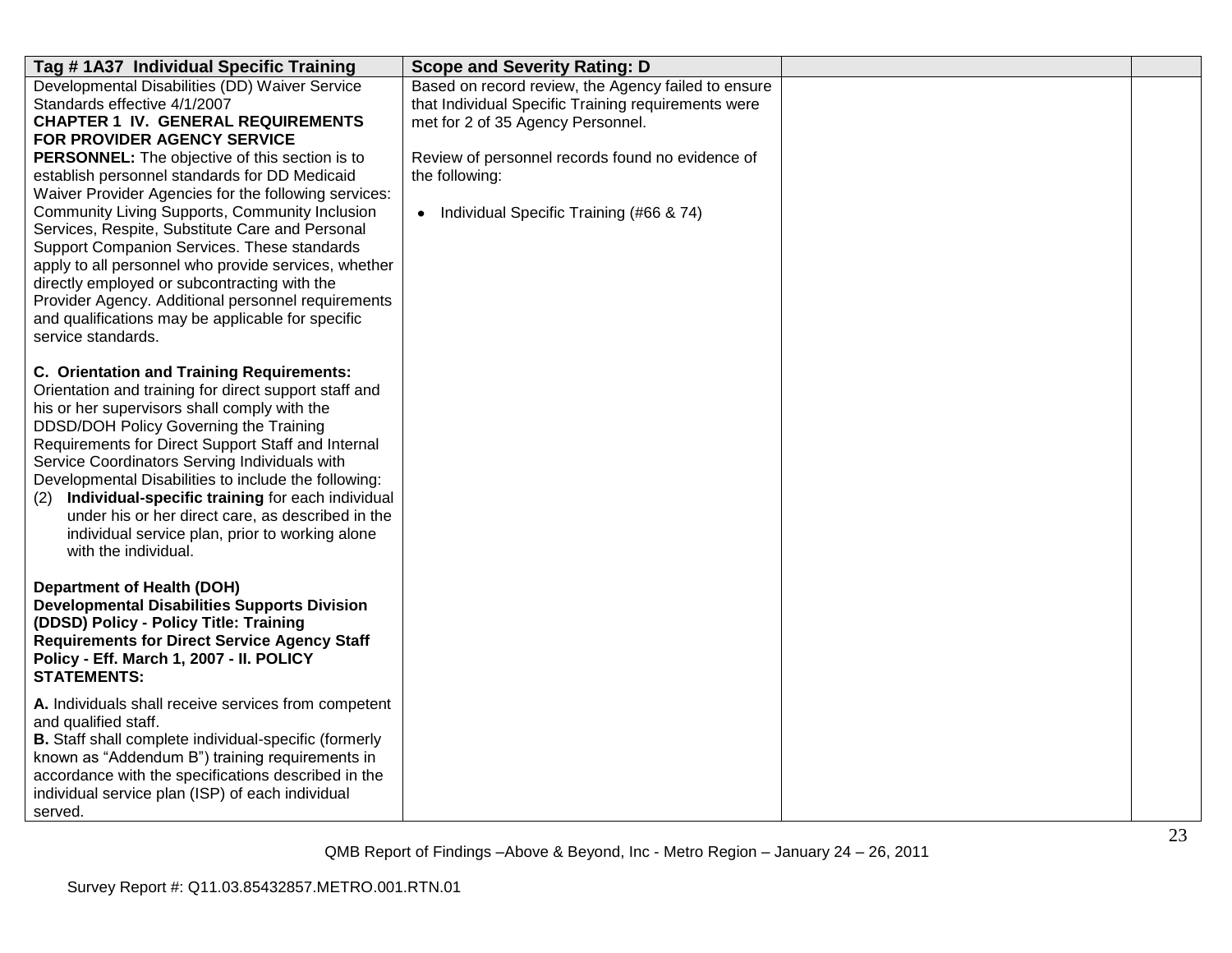| Tag # 5144 AH Reimbursement                                                          | <b>Scope and Severity Rating: B</b>                  |  |
|--------------------------------------------------------------------------------------|------------------------------------------------------|--|
| Developmental Disabilities (DD) Waiver Service                                       | Based on record review, the Agency failed to         |  |
| Standards effective 4/1/2007                                                         | provide written or electronic documentation as       |  |
| <b>CHAPTER 1 III. PROVIDER AGENCY</b>                                                | evidence for each unit billed for Adult Habilitation |  |
| DOCUMENTATION OF SERVICE DELIVERY AND                                                | Services for 3 of 6 individuals.                     |  |
| <b>LOCATION</b>                                                                      |                                                      |  |
| <b>General: All Provider Agencies shall maintain</b><br>А.                           | Individual #3                                        |  |
| all records necessary to fully disclose the                                          | September 2010                                       |  |
| service, quality, quantity and clinical necessity                                    | • The Agency billed 490 units of Adult Habilitation  |  |
| furnished to individuals who are currently                                           | from 09/01/10 through 9/30/10. Documentation         |  |
| receiving services. The Provider Agency<br>records shall be sufficiently detailed to | received accounted for 465 units.                    |  |
| substantiate the date, time, individual name,                                        | Individual #5                                        |  |
| servicing Provider Agency, level of services,                                        | September 2010                                       |  |
| and length of a session of service billed.                                           | • The Agency billed 504 units of Adult Habilitation  |  |
| <b>Billable Units: The documentation of the</b><br>В.                                | from 09/01/10 through 9/30/10. Documentation         |  |
| billable time spent with an individual shall be                                      | received accounted for 480 units.                    |  |
| kept on the written or electronic record that is                                     |                                                      |  |
| prepared prior to a request for reimbursement                                        | Individual #6                                        |  |
| from the HSD. For each unit billed, the record                                       | September 2010                                       |  |
| shall contain the following:                                                         | • The Agency billed 477 units of Adult Habilitation  |  |
| Date, start and end time of each service<br>(1)                                      | from 09/01/10 through 9/30/10. Documentation         |  |
| encounter or other billable service interval;                                        | received accounted for 471 units.                    |  |
| A description of what occurred during the<br>(2)                                     |                                                      |  |
| encounter or service interval; and                                                   |                                                      |  |
| The signature or authenticated name of staff<br>(3)                                  |                                                      |  |
| providing the service.                                                               |                                                      |  |
|                                                                                      |                                                      |  |
| MAD-MR: 03-59 Eff 1/1/2004<br>8.314.1 BI RECORD KEEPING AND                          |                                                      |  |
| <b>DOCUMENTATION REQUIREMENTS:</b>                                                   |                                                      |  |
| Providers must maintain all records necessary to                                     |                                                      |  |
| fully disclose the extent of the services provided to                                |                                                      |  |
| the Medicaid recipient. Services that have been                                      |                                                      |  |
| billed to Medicaid, but are not substantiated in a                                   |                                                      |  |
| treatment plan and/or patient records for the                                        |                                                      |  |
| recipient are subject to recoupment.                                                 |                                                      |  |
|                                                                                      |                                                      |  |
| Developmental Disabilities (DD) Waiver Service                                       |                                                      |  |
| Standards effective 4/1/2007                                                         |                                                      |  |
| <b>CHAPTER 5 XVI. REIMBURSEMENT</b>                                                  |                                                      |  |
| A. Billable Unit. A billable unit for Adult Habilitation                             |                                                      |  |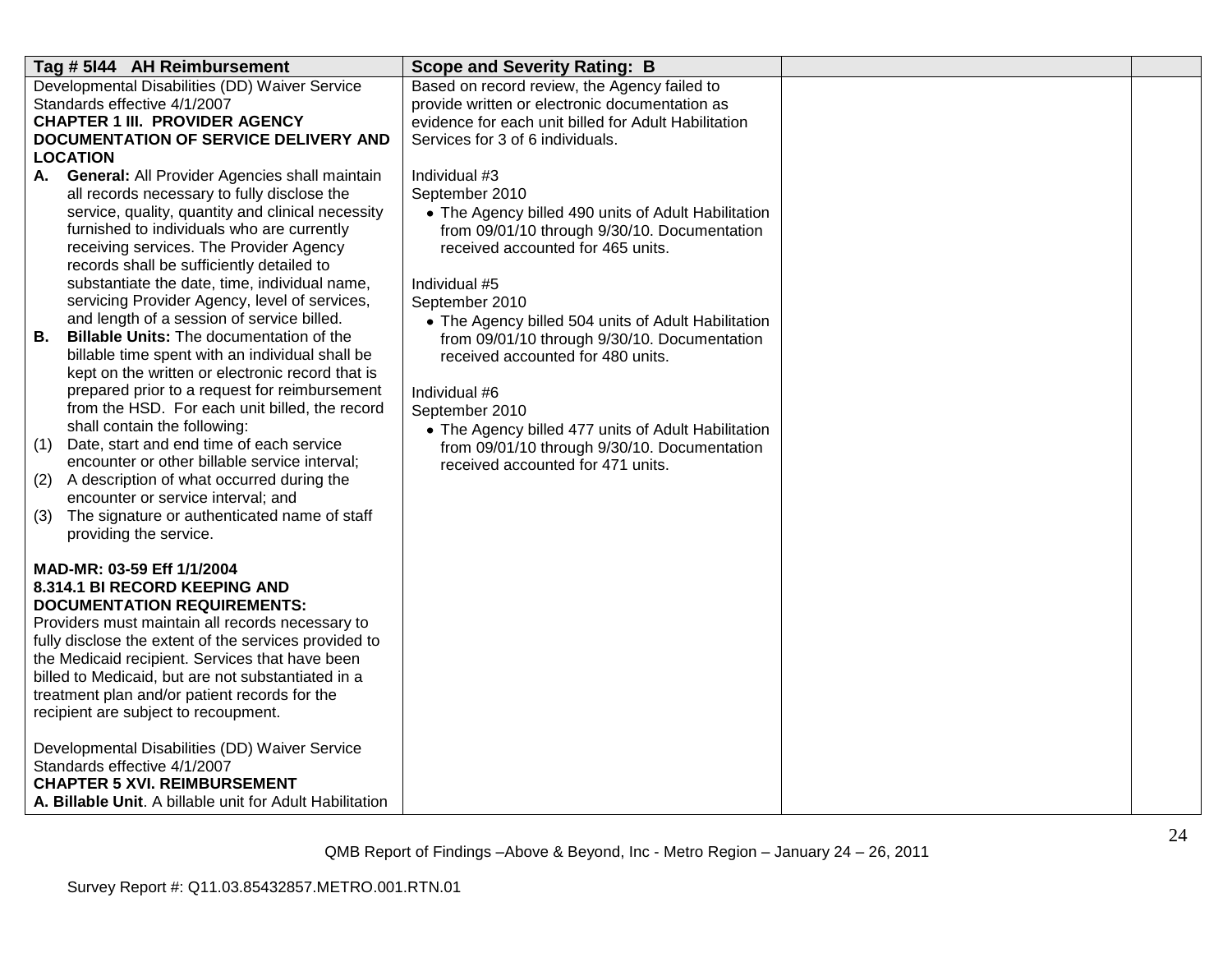| Services is in 15-minute increments hour. The rate     |  |  |
|--------------------------------------------------------|--|--|
| is based on the individual's level of care.            |  |  |
|                                                        |  |  |
|                                                        |  |  |
| <b>B. Billable Activities</b>                          |  |  |
| (1) The Community Inclusion Provider Agency can        |  |  |
|                                                        |  |  |
| bill for those activities listed and described on the  |  |  |
| ISP and within the Scope of Service. Partial units     |  |  |
| are allowable. Billable units are face-to-face, except |  |  |
| that Adult Habilitation services may be non-face-to-   |  |  |
|                                                        |  |  |
| face under the following conditions: (a) Time that is  |  |  |
| non face-to-face is documented separately and          |  |  |
| clearly identified as to the nature of the activity;   |  |  |
| and(b) Non face-to-face hours do not exceed 5% of      |  |  |
| the monthly billable hours.                            |  |  |
|                                                        |  |  |
| (2) Adult Habilitation Services can be provided with   |  |  |
| any other services, insofar as the services are not    |  |  |
|                                                        |  |  |
| reported for the same hours on the same day,           |  |  |
| except that Therapy Services and Case                  |  |  |
| Management may be provided and billed for the          |  |  |
| same hours                                             |  |  |
|                                                        |  |  |
|                                                        |  |  |
|                                                        |  |  |
|                                                        |  |  |
|                                                        |  |  |
|                                                        |  |  |
|                                                        |  |  |
|                                                        |  |  |
|                                                        |  |  |
|                                                        |  |  |
|                                                        |  |  |
|                                                        |  |  |
|                                                        |  |  |
|                                                        |  |  |
|                                                        |  |  |
|                                                        |  |  |
|                                                        |  |  |
|                                                        |  |  |
|                                                        |  |  |
|                                                        |  |  |
|                                                        |  |  |
|                                                        |  |  |
|                                                        |  |  |
|                                                        |  |  |
|                                                        |  |  |
|                                                        |  |  |
|                                                        |  |  |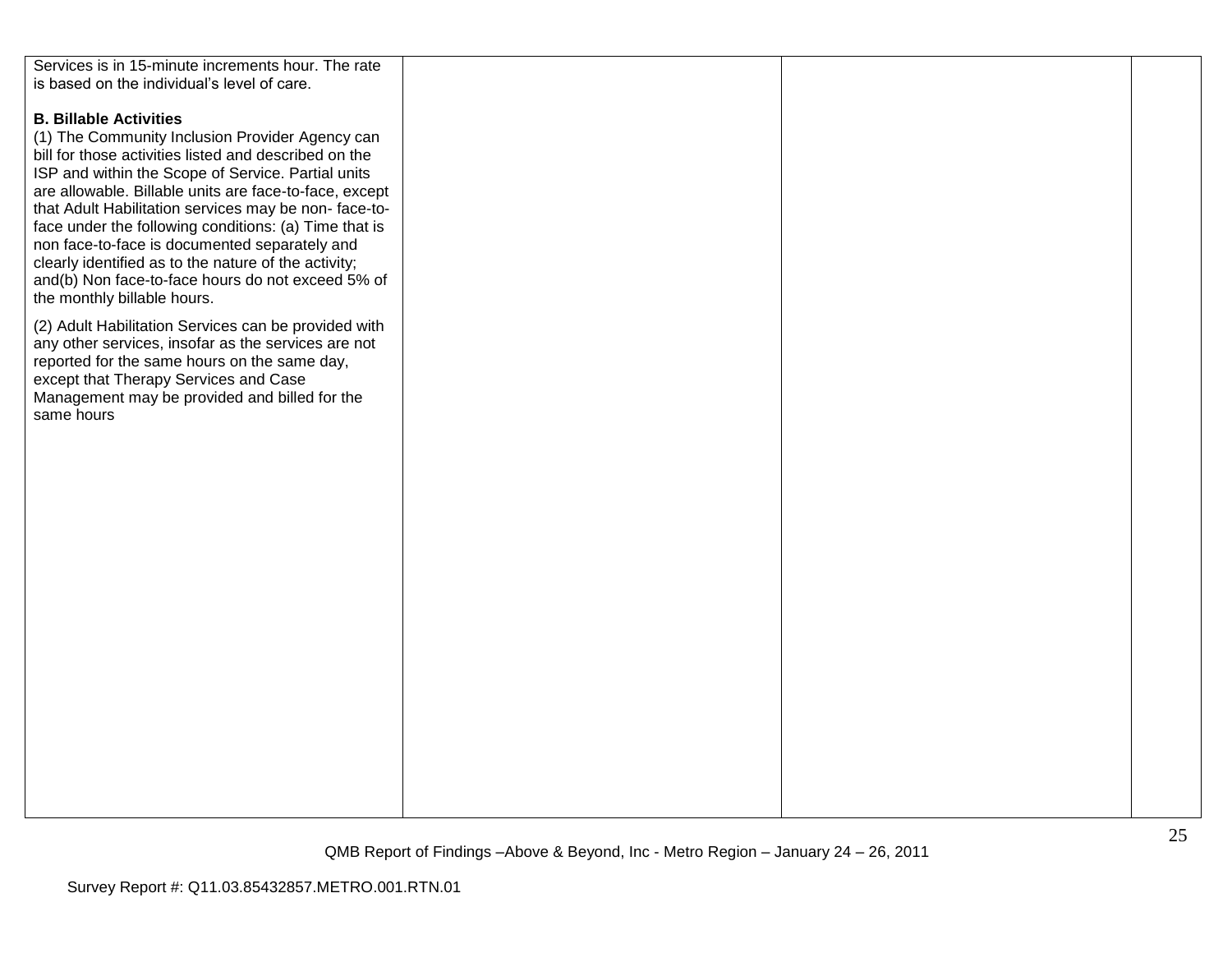| Based on record review, the Agency failed to<br>provide documentation of annual physical<br>examinations and/or other examinations as<br>specified by a licensed physician for 1 of 7<br>individuals receiving Community Living Services.<br><b>Living Services.</b><br>(1) The Community Living Service providers shall<br>The following was not found, incomplete and/or not<br>ensure completion of a HAT for each individual<br>current:<br>receiving this service. The HAT shall be completed<br>2 weeks prior to the annual ISP meeting and<br>• Blood Levels<br>submitted to the Case Manager and all other IDT<br>° Individual #8 - As indicated by the<br>Members. A revised HAT is required to also be<br>documentation reviewed, lab work was ordered<br>submitted whenever the individual's health status<br>on 11/10/10. No evidence found to verify it was<br>changes significantly. For individuals who are newly<br>completed.<br>allocated to the DD Waiver program, the HAT may<br>be completed within 2 weeks following the initial ISP<br>meeting and submitted with any strategies and<br>support plans indicated in the ISP, or within 72<br>hours following admission into direct services, which<br>ever comes first.<br>(2) Each individual will have a Health Care<br>Coordinator, designated by the IDT. When the<br>individual's HAT score is 4, 5 or 6 the Health Care<br>Coordinator shall be an IDT member, other than the<br>individual. The Health Care Coordinator shall<br>oversee and monitor health care services for the<br>individual in accordance with these standards. In<br>circumstances where no IDT member voluntarily<br>accepts designation as the health care coordinator,<br>the community living provider shall assign a staff<br>member to this role.<br>(3) For each individual receiving Community Living<br>Services, the provider agency shall ensure and<br>document the following:<br>(a) Provision of health care oversight consistent<br>with these Standards as detailed in Chapter<br>One section III E: Healthcare Documentation | Tag # 6L13 (CoP) - CL Healthcare Regts.        | <b>Scope and Severity Rating: D</b> |  |
|-------------------------------------------------------------------------------------------------------------------------------------------------------------------------------------------------------------------------------------------------------------------------------------------------------------------------------------------------------------------------------------------------------------------------------------------------------------------------------------------------------------------------------------------------------------------------------------------------------------------------------------------------------------------------------------------------------------------------------------------------------------------------------------------------------------------------------------------------------------------------------------------------------------------------------------------------------------------------------------------------------------------------------------------------------------------------------------------------------------------------------------------------------------------------------------------------------------------------------------------------------------------------------------------------------------------------------------------------------------------------------------------------------------------------------------------------------------------------------------------------------------------------------------------------------------------------------------------------------------------------------------------------------------------------------------------------------------------------------------------------------------------------------------------------------------------------------------------------------------------------------------------------------------------------------------------------------------------------------------------------------------------------------------------------------------------------------------------------|------------------------------------------------|-------------------------------------|--|
|                                                                                                                                                                                                                                                                                                                                                                                                                                                                                                                                                                                                                                                                                                                                                                                                                                                                                                                                                                                                                                                                                                                                                                                                                                                                                                                                                                                                                                                                                                                                                                                                                                                                                                                                                                                                                                                                                                                                                                                                                                                                                                 | Developmental Disabilities (DD) Waiver Service |                                     |  |
|                                                                                                                                                                                                                                                                                                                                                                                                                                                                                                                                                                                                                                                                                                                                                                                                                                                                                                                                                                                                                                                                                                                                                                                                                                                                                                                                                                                                                                                                                                                                                                                                                                                                                                                                                                                                                                                                                                                                                                                                                                                                                                 | Standards effective 4/1/2007                   |                                     |  |
|                                                                                                                                                                                                                                                                                                                                                                                                                                                                                                                                                                                                                                                                                                                                                                                                                                                                                                                                                                                                                                                                                                                                                                                                                                                                                                                                                                                                                                                                                                                                                                                                                                                                                                                                                                                                                                                                                                                                                                                                                                                                                                 | <b>CHAPTER 6. VI. GENERAL REQUIREMENTS</b>     |                                     |  |
|                                                                                                                                                                                                                                                                                                                                                                                                                                                                                                                                                                                                                                                                                                                                                                                                                                                                                                                                                                                                                                                                                                                                                                                                                                                                                                                                                                                                                                                                                                                                                                                                                                                                                                                                                                                                                                                                                                                                                                                                                                                                                                 | FOR COMMUNITY LIVING                           |                                     |  |
|                                                                                                                                                                                                                                                                                                                                                                                                                                                                                                                                                                                                                                                                                                                                                                                                                                                                                                                                                                                                                                                                                                                                                                                                                                                                                                                                                                                                                                                                                                                                                                                                                                                                                                                                                                                                                                                                                                                                                                                                                                                                                                 | G. Health Care Requirements for Community      |                                     |  |
|                                                                                                                                                                                                                                                                                                                                                                                                                                                                                                                                                                                                                                                                                                                                                                                                                                                                                                                                                                                                                                                                                                                                                                                                                                                                                                                                                                                                                                                                                                                                                                                                                                                                                                                                                                                                                                                                                                                                                                                                                                                                                                 |                                                |                                     |  |
|                                                                                                                                                                                                                                                                                                                                                                                                                                                                                                                                                                                                                                                                                                                                                                                                                                                                                                                                                                                                                                                                                                                                                                                                                                                                                                                                                                                                                                                                                                                                                                                                                                                                                                                                                                                                                                                                                                                                                                                                                                                                                                 |                                                |                                     |  |
|                                                                                                                                                                                                                                                                                                                                                                                                                                                                                                                                                                                                                                                                                                                                                                                                                                                                                                                                                                                                                                                                                                                                                                                                                                                                                                                                                                                                                                                                                                                                                                                                                                                                                                                                                                                                                                                                                                                                                                                                                                                                                                 |                                                |                                     |  |
|                                                                                                                                                                                                                                                                                                                                                                                                                                                                                                                                                                                                                                                                                                                                                                                                                                                                                                                                                                                                                                                                                                                                                                                                                                                                                                                                                                                                                                                                                                                                                                                                                                                                                                                                                                                                                                                                                                                                                                                                                                                                                                 |                                                |                                     |  |
|                                                                                                                                                                                                                                                                                                                                                                                                                                                                                                                                                                                                                                                                                                                                                                                                                                                                                                                                                                                                                                                                                                                                                                                                                                                                                                                                                                                                                                                                                                                                                                                                                                                                                                                                                                                                                                                                                                                                                                                                                                                                                                 |                                                |                                     |  |
|                                                                                                                                                                                                                                                                                                                                                                                                                                                                                                                                                                                                                                                                                                                                                                                                                                                                                                                                                                                                                                                                                                                                                                                                                                                                                                                                                                                                                                                                                                                                                                                                                                                                                                                                                                                                                                                                                                                                                                                                                                                                                                 |                                                |                                     |  |
|                                                                                                                                                                                                                                                                                                                                                                                                                                                                                                                                                                                                                                                                                                                                                                                                                                                                                                                                                                                                                                                                                                                                                                                                                                                                                                                                                                                                                                                                                                                                                                                                                                                                                                                                                                                                                                                                                                                                                                                                                                                                                                 |                                                |                                     |  |
|                                                                                                                                                                                                                                                                                                                                                                                                                                                                                                                                                                                                                                                                                                                                                                                                                                                                                                                                                                                                                                                                                                                                                                                                                                                                                                                                                                                                                                                                                                                                                                                                                                                                                                                                                                                                                                                                                                                                                                                                                                                                                                 |                                                |                                     |  |
|                                                                                                                                                                                                                                                                                                                                                                                                                                                                                                                                                                                                                                                                                                                                                                                                                                                                                                                                                                                                                                                                                                                                                                                                                                                                                                                                                                                                                                                                                                                                                                                                                                                                                                                                                                                                                                                                                                                                                                                                                                                                                                 |                                                |                                     |  |
|                                                                                                                                                                                                                                                                                                                                                                                                                                                                                                                                                                                                                                                                                                                                                                                                                                                                                                                                                                                                                                                                                                                                                                                                                                                                                                                                                                                                                                                                                                                                                                                                                                                                                                                                                                                                                                                                                                                                                                                                                                                                                                 |                                                |                                     |  |
|                                                                                                                                                                                                                                                                                                                                                                                                                                                                                                                                                                                                                                                                                                                                                                                                                                                                                                                                                                                                                                                                                                                                                                                                                                                                                                                                                                                                                                                                                                                                                                                                                                                                                                                                                                                                                                                                                                                                                                                                                                                                                                 |                                                |                                     |  |
|                                                                                                                                                                                                                                                                                                                                                                                                                                                                                                                                                                                                                                                                                                                                                                                                                                                                                                                                                                                                                                                                                                                                                                                                                                                                                                                                                                                                                                                                                                                                                                                                                                                                                                                                                                                                                                                                                                                                                                                                                                                                                                 |                                                |                                     |  |
|                                                                                                                                                                                                                                                                                                                                                                                                                                                                                                                                                                                                                                                                                                                                                                                                                                                                                                                                                                                                                                                                                                                                                                                                                                                                                                                                                                                                                                                                                                                                                                                                                                                                                                                                                                                                                                                                                                                                                                                                                                                                                                 |                                                |                                     |  |
|                                                                                                                                                                                                                                                                                                                                                                                                                                                                                                                                                                                                                                                                                                                                                                                                                                                                                                                                                                                                                                                                                                                                                                                                                                                                                                                                                                                                                                                                                                                                                                                                                                                                                                                                                                                                                                                                                                                                                                                                                                                                                                 |                                                |                                     |  |
|                                                                                                                                                                                                                                                                                                                                                                                                                                                                                                                                                                                                                                                                                                                                                                                                                                                                                                                                                                                                                                                                                                                                                                                                                                                                                                                                                                                                                                                                                                                                                                                                                                                                                                                                                                                                                                                                                                                                                                                                                                                                                                 |                                                |                                     |  |
|                                                                                                                                                                                                                                                                                                                                                                                                                                                                                                                                                                                                                                                                                                                                                                                                                                                                                                                                                                                                                                                                                                                                                                                                                                                                                                                                                                                                                                                                                                                                                                                                                                                                                                                                                                                                                                                                                                                                                                                                                                                                                                 |                                                |                                     |  |
|                                                                                                                                                                                                                                                                                                                                                                                                                                                                                                                                                                                                                                                                                                                                                                                                                                                                                                                                                                                                                                                                                                                                                                                                                                                                                                                                                                                                                                                                                                                                                                                                                                                                                                                                                                                                                                                                                                                                                                                                                                                                                                 |                                                |                                     |  |
|                                                                                                                                                                                                                                                                                                                                                                                                                                                                                                                                                                                                                                                                                                                                                                                                                                                                                                                                                                                                                                                                                                                                                                                                                                                                                                                                                                                                                                                                                                                                                                                                                                                                                                                                                                                                                                                                                                                                                                                                                                                                                                 |                                                |                                     |  |
|                                                                                                                                                                                                                                                                                                                                                                                                                                                                                                                                                                                                                                                                                                                                                                                                                                                                                                                                                                                                                                                                                                                                                                                                                                                                                                                                                                                                                                                                                                                                                                                                                                                                                                                                                                                                                                                                                                                                                                                                                                                                                                 |                                                |                                     |  |
|                                                                                                                                                                                                                                                                                                                                                                                                                                                                                                                                                                                                                                                                                                                                                                                                                                                                                                                                                                                                                                                                                                                                                                                                                                                                                                                                                                                                                                                                                                                                                                                                                                                                                                                                                                                                                                                                                                                                                                                                                                                                                                 |                                                |                                     |  |
|                                                                                                                                                                                                                                                                                                                                                                                                                                                                                                                                                                                                                                                                                                                                                                                                                                                                                                                                                                                                                                                                                                                                                                                                                                                                                                                                                                                                                                                                                                                                                                                                                                                                                                                                                                                                                                                                                                                                                                                                                                                                                                 |                                                |                                     |  |
|                                                                                                                                                                                                                                                                                                                                                                                                                                                                                                                                                                                                                                                                                                                                                                                                                                                                                                                                                                                                                                                                                                                                                                                                                                                                                                                                                                                                                                                                                                                                                                                                                                                                                                                                                                                                                                                                                                                                                                                                                                                                                                 |                                                |                                     |  |
|                                                                                                                                                                                                                                                                                                                                                                                                                                                                                                                                                                                                                                                                                                                                                                                                                                                                                                                                                                                                                                                                                                                                                                                                                                                                                                                                                                                                                                                                                                                                                                                                                                                                                                                                                                                                                                                                                                                                                                                                                                                                                                 |                                                |                                     |  |
|                                                                                                                                                                                                                                                                                                                                                                                                                                                                                                                                                                                                                                                                                                                                                                                                                                                                                                                                                                                                                                                                                                                                                                                                                                                                                                                                                                                                                                                                                                                                                                                                                                                                                                                                                                                                                                                                                                                                                                                                                                                                                                 |                                                |                                     |  |
|                                                                                                                                                                                                                                                                                                                                                                                                                                                                                                                                                                                                                                                                                                                                                                                                                                                                                                                                                                                                                                                                                                                                                                                                                                                                                                                                                                                                                                                                                                                                                                                                                                                                                                                                                                                                                                                                                                                                                                                                                                                                                                 |                                                |                                     |  |
|                                                                                                                                                                                                                                                                                                                                                                                                                                                                                                                                                                                                                                                                                                                                                                                                                                                                                                                                                                                                                                                                                                                                                                                                                                                                                                                                                                                                                                                                                                                                                                                                                                                                                                                                                                                                                                                                                                                                                                                                                                                                                                 |                                                |                                     |  |
|                                                                                                                                                                                                                                                                                                                                                                                                                                                                                                                                                                                                                                                                                                                                                                                                                                                                                                                                                                                                                                                                                                                                                                                                                                                                                                                                                                                                                                                                                                                                                                                                                                                                                                                                                                                                                                                                                                                                                                                                                                                                                                 |                                                |                                     |  |
|                                                                                                                                                                                                                                                                                                                                                                                                                                                                                                                                                                                                                                                                                                                                                                                                                                                                                                                                                                                                                                                                                                                                                                                                                                                                                                                                                                                                                                                                                                                                                                                                                                                                                                                                                                                                                                                                                                                                                                                                                                                                                                 |                                                |                                     |  |
|                                                                                                                                                                                                                                                                                                                                                                                                                                                                                                                                                                                                                                                                                                                                                                                                                                                                                                                                                                                                                                                                                                                                                                                                                                                                                                                                                                                                                                                                                                                                                                                                                                                                                                                                                                                                                                                                                                                                                                                                                                                                                                 |                                                |                                     |  |
|                                                                                                                                                                                                                                                                                                                                                                                                                                                                                                                                                                                                                                                                                                                                                                                                                                                                                                                                                                                                                                                                                                                                                                                                                                                                                                                                                                                                                                                                                                                                                                                                                                                                                                                                                                                                                                                                                                                                                                                                                                                                                                 |                                                |                                     |  |
|                                                                                                                                                                                                                                                                                                                                                                                                                                                                                                                                                                                                                                                                                                                                                                                                                                                                                                                                                                                                                                                                                                                                                                                                                                                                                                                                                                                                                                                                                                                                                                                                                                                                                                                                                                                                                                                                                                                                                                                                                                                                                                 |                                                |                                     |  |
|                                                                                                                                                                                                                                                                                                                                                                                                                                                                                                                                                                                                                                                                                                                                                                                                                                                                                                                                                                                                                                                                                                                                                                                                                                                                                                                                                                                                                                                                                                                                                                                                                                                                                                                                                                                                                                                                                                                                                                                                                                                                                                 | by Nurses For Community Living Services,       |                                     |  |
| Community Inclusion Services and Private                                                                                                                                                                                                                                                                                                                                                                                                                                                                                                                                                                                                                                                                                                                                                                                                                                                                                                                                                                                                                                                                                                                                                                                                                                                                                                                                                                                                                                                                                                                                                                                                                                                                                                                                                                                                                                                                                                                                                                                                                                                        |                                                |                                     |  |
| Duty Nursing Services.                                                                                                                                                                                                                                                                                                                                                                                                                                                                                                                                                                                                                                                                                                                                                                                                                                                                                                                                                                                                                                                                                                                                                                                                                                                                                                                                                                                                                                                                                                                                                                                                                                                                                                                                                                                                                                                                                                                                                                                                                                                                          |                                                |                                     |  |
| b) That each individual with a score of 4, 5, or 6                                                                                                                                                                                                                                                                                                                                                                                                                                                                                                                                                                                                                                                                                                                                                                                                                                                                                                                                                                                                                                                                                                                                                                                                                                                                                                                                                                                                                                                                                                                                                                                                                                                                                                                                                                                                                                                                                                                                                                                                                                              |                                                |                                     |  |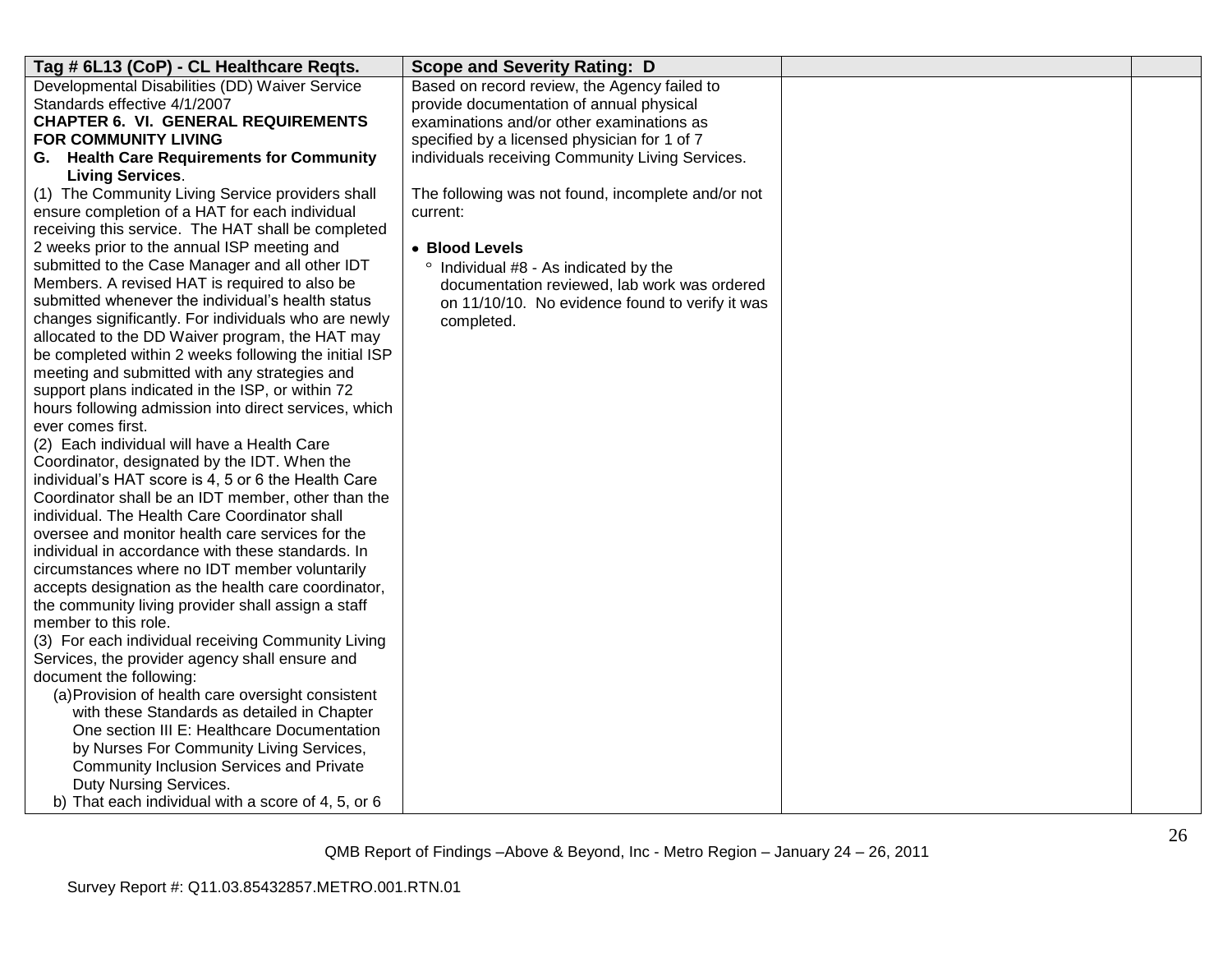| on the HAT, has a Health Care Plan<br>developed by a licensed nurse.<br>(c) That an individual with chronic condition(s)<br>with the potential to exacerbate into a life<br>threatening condition, has Crisis Prevention/<br>Intervention Plan(s) developed by a licensed<br>nurse or other appropriate professional for<br>each such condition.<br>(4) That an average of 3 hours of documented<br>nutritional counseling is available annually, if<br>recommended by the IDT.<br>(5) That the physical property and grounds are free<br>of hazards to the individual's health and safety.<br>(6) In addition, for each individual receiving<br>Supported Living or Family Living Services, the<br>provider shall verify and document the following:<br>(a) The individual has a primary licensed<br>physician;<br>(b) The individual receives an annual physical<br>examination and other examinations as<br>specified by a licensed physician;<br>(c) The individual receives annual dental check-<br>ups and other check-ups as specified by a<br>licensed dentist;<br>(d) The individual receives eye examinations as<br>specified by a licensed optometrist or<br>ophthalmologist; and<br>(e) Agency activities that occur as follow-up to<br>medical appointments (e.g. treatment, visits to<br>specialists, changes in medication or daily<br>routine). |  |  |
|-----------------------------------------------------------------------------------------------------------------------------------------------------------------------------------------------------------------------------------------------------------------------------------------------------------------------------------------------------------------------------------------------------------------------------------------------------------------------------------------------------------------------------------------------------------------------------------------------------------------------------------------------------------------------------------------------------------------------------------------------------------------------------------------------------------------------------------------------------------------------------------------------------------------------------------------------------------------------------------------------------------------------------------------------------------------------------------------------------------------------------------------------------------------------------------------------------------------------------------------------------------------------------------------------------------------------------------------------------------------|--|--|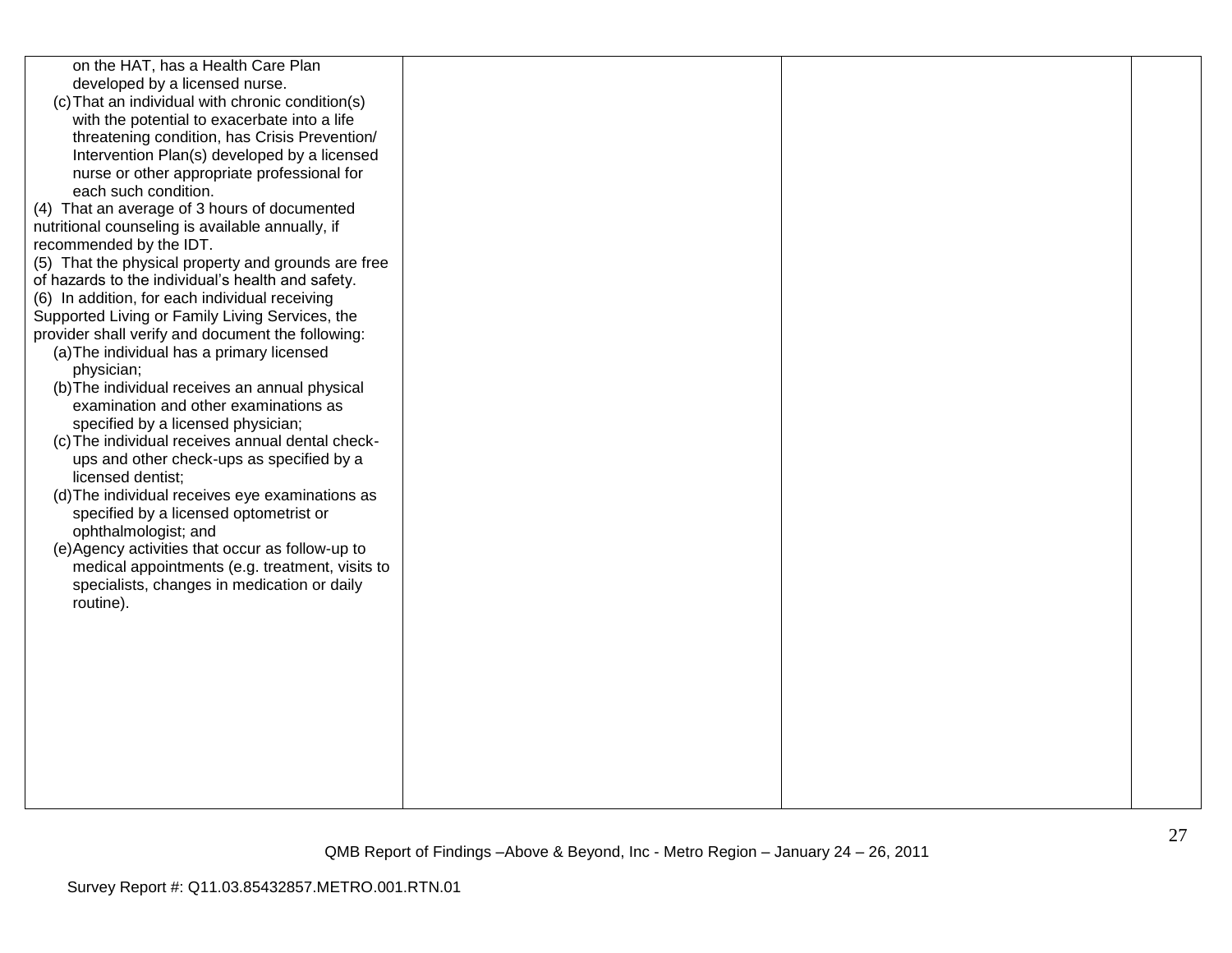| Tag # 6L14 Residential Case File                                                                                                                                                                                                                                                                                                                                                                                                                                                                                                                                                                                                                                                                                                                                                                                                                                                                            | <b>Scope and Severity Rating: E</b>                                                                                                                                                                                                                                                                                                             |  |
|-------------------------------------------------------------------------------------------------------------------------------------------------------------------------------------------------------------------------------------------------------------------------------------------------------------------------------------------------------------------------------------------------------------------------------------------------------------------------------------------------------------------------------------------------------------------------------------------------------------------------------------------------------------------------------------------------------------------------------------------------------------------------------------------------------------------------------------------------------------------------------------------------------------|-------------------------------------------------------------------------------------------------------------------------------------------------------------------------------------------------------------------------------------------------------------------------------------------------------------------------------------------------|--|
| Developmental Disabilities (DD) Waiver Service<br>Standards effective 4/1/2007<br><b>CHAPTER 6. VIII. COMMUNITY LIVING</b><br><b>SERVICE PROVIDER AGENCY REQUIREMENTS</b><br>A. Residence Case File: For individuals receiving<br>Supported Living or Family Living, the Agency shall<br>maintain in the individual's home a complete and<br>current confidential case file for each individual. For<br>individuals receiving Independent Living Services,<br>rather than maintaining this file at the individual's<br>home, the complete and current confidential case<br>file for each individual shall be maintained at the<br>agency's administrative site. Each file shall include<br>the following:<br>(1) Complete and current ISP and all supplemental<br>plans specific to the individual;<br>(2) Complete and current Health Assessment Tool;<br>(3) Current emergency contact information, which | Based on record review, the Agency failed to<br>maintain a complete and confidential case file in the<br>residence for 4 of 7 Individuals receiving Supported<br>Living Services.<br>The following was not found, incomplete and/or not<br>current:<br>• Positive Behavioral Crisis Plan (#3, 5, 7 & 8)<br>• Occupational Therapy Plan (#3 & 8) |  |
| includes the individual's address, telephone<br>number, names and telephone numbers of<br>residential Community Living Support providers,<br>relatives, or guardian or conservator, primary care<br>physician's name(s) and telephone number(s),<br>pharmacy name, address and telephone number<br>and dentist name, address and telephone number,<br>and health plan;                                                                                                                                                                                                                                                                                                                                                                                                                                                                                                                                      |                                                                                                                                                                                                                                                                                                                                                 |  |
| (4) Up-to-date progress notes, signed and dated by<br>the person making the note for at least the past<br>month (older notes may be transferred to the<br>agency office);                                                                                                                                                                                                                                                                                                                                                                                                                                                                                                                                                                                                                                                                                                                                   |                                                                                                                                                                                                                                                                                                                                                 |  |
| (5) Data collected to document ISP Action Plan<br>implementation                                                                                                                                                                                                                                                                                                                                                                                                                                                                                                                                                                                                                                                                                                                                                                                                                                            |                                                                                                                                                                                                                                                                                                                                                 |  |
| (6) Progress notes written by direct care staff and<br>by nurses regarding individual health status and<br>physical conditions including action taken in<br>response to identified changes in condition for at<br>least the past month;<br>(7) Physician's or qualified health care providers<br>written orders;<br>(8) Progress notes documenting implementation of                                                                                                                                                                                                                                                                                                                                                                                                                                                                                                                                        |                                                                                                                                                                                                                                                                                                                                                 |  |